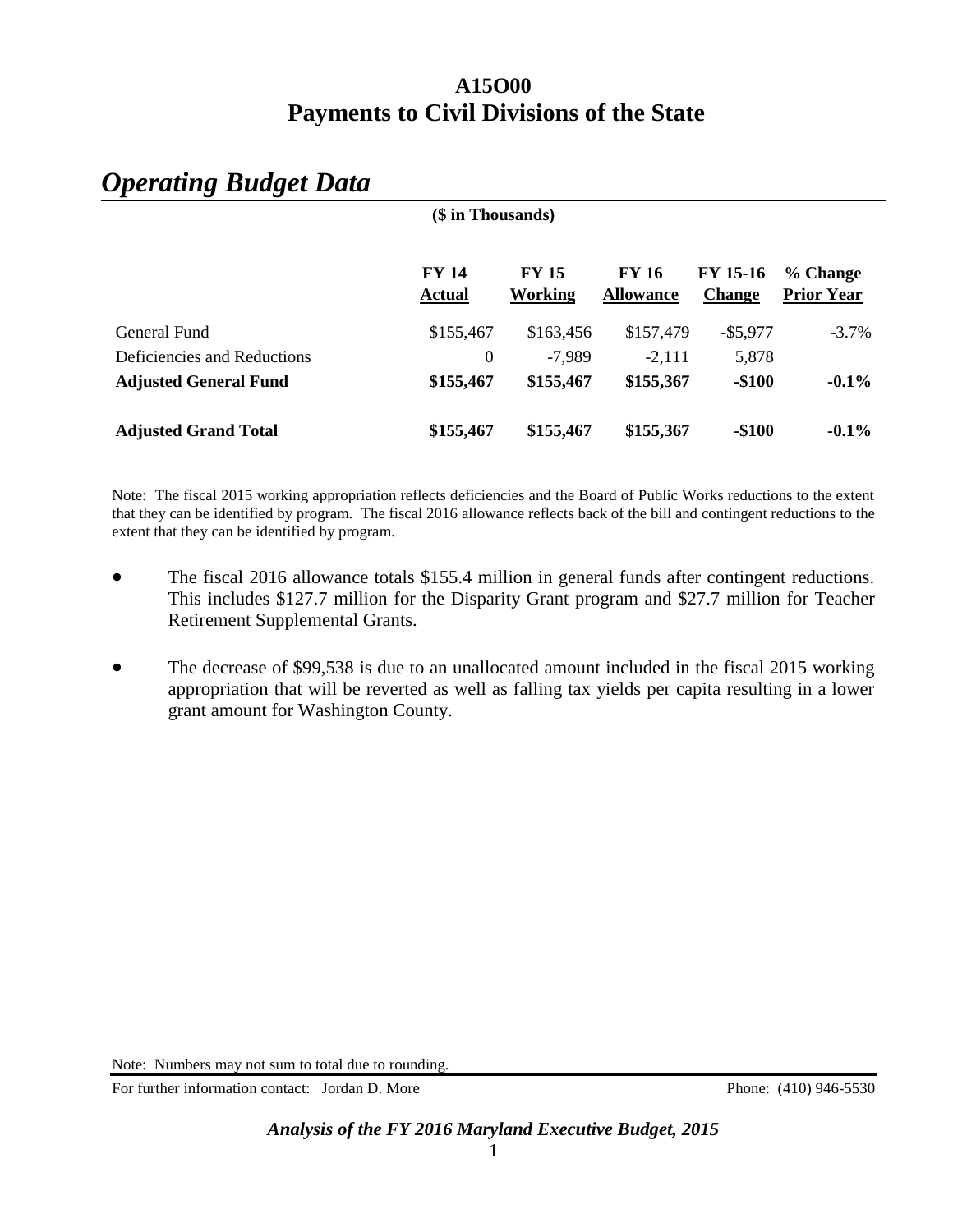## *Analysis in Brief*

### **Issues**

*Time for a New Disparity Grant Formula:* Various provisions added onto the disparity grant formula for the purpose of capping the grants have distorted the formula and created inequities amongst the eligible jurisdictions. **The Department of Legislative Services (DLS) recommends striking the contingent language in the budget bill, as well as striking the new provisions relating directly to the disparity grant formula in the Budget Reconciliation and Financing Act of 2015. DLS also recommends that a workgroup be convened over the interim to further study and make recommendations concerning the Disparity Grant program and how the formulas and allocations shall be determined in the future.**

### **Recommended Actions**

1. Strike the contingent language for the Disparity Grants.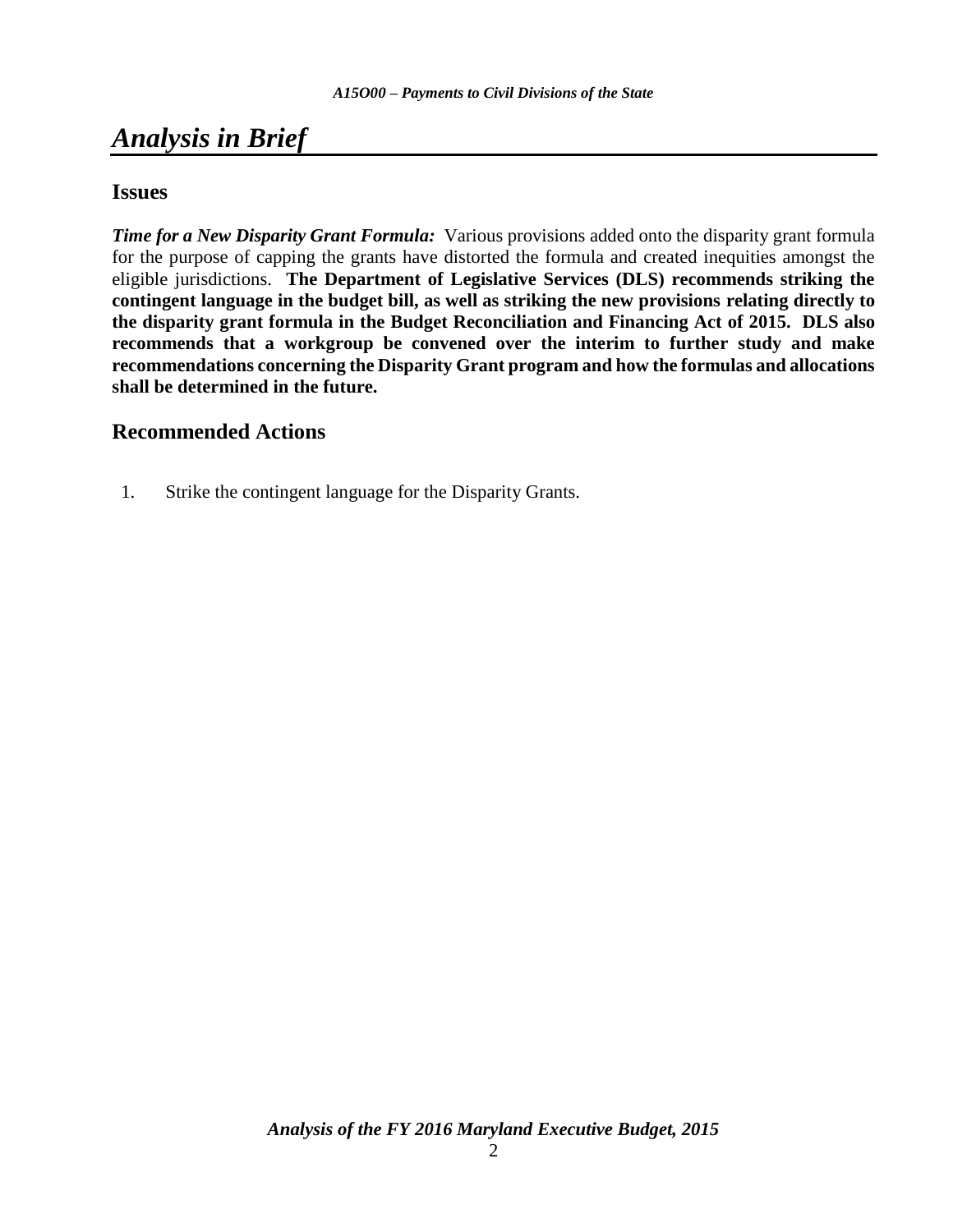### **A15O00 Payments to Civil Divisions of the State**

## *Operating Budget Analysis*

### **Program Description**

State grant programs which provide funds to Maryland's local jurisdictions are budgeted under Payments to Civil Divisions of the State. These include disparity grants to low-wealth jurisdictions and grants to mitigate the impact of the local assumption of a portion of teacher retirement costs.

### **Fiscal 2015 Actions**

### **Cost Containment**

On January 7, 2015, the Governor proposed, and the Board of Public Works (BPW) adopted, \$205.3 million in reductions to the fiscal 2015 appropriation. This reduction included \$7,989,089 in general funds for the disparity grants in order to bring payments back to the fiscal 2014 level. **Exhibit 1** displays both the prior and current allocations for each county for fiscal 2015. It should be noted that once the amount for each county is totaled together, there is a difference between the total and the current working appropriation of \$69,789. This is the amount that went to Kent County in fiscal 2014. However, since Kent County is no longer an eligible county under the disparity grant formula, this amount is currently unallocated and will be reverted at the end of the fiscal year.

| <b>Exhibit 1</b><br><b>Effect of Cost Containment Actions by Jurisdiction</b><br><b>Fiscal 2015</b> |                                  |                              |                   |  |  |  |  |  |
|-----------------------------------------------------------------------------------------------------|----------------------------------|------------------------------|-------------------|--|--|--|--|--|
| County                                                                                              | <b>Legislative Appropriation</b> | <b>Working Appropriation</b> | <b>Difference</b> |  |  |  |  |  |
| Allegany                                                                                            | \$7,298,505                      | \$7,298,505                  | \$0               |  |  |  |  |  |
| <b>Baltimore City</b>                                                                               | 79,051,790                       | 79,051,790                   | $\Omega$          |  |  |  |  |  |
| Caroline                                                                                            | 2,131,782                        | 2,131,782                    | $\Omega$          |  |  |  |  |  |
| Cecil                                                                                               | 530,320                          | 299,498                      | $-230,822$        |  |  |  |  |  |
| Dorchester                                                                                          | 2,022,690                        | 2,022,690                    | $\Omega$          |  |  |  |  |  |
| Garrett                                                                                             | 2,131,271                        | 2,131,271                    | 0                 |  |  |  |  |  |
| Prince George's                                                                                     | 27,503,452                       | 21,694,767                   | $-5,808,685$      |  |  |  |  |  |
| Somerset                                                                                            | 4,908,167                        | 4,908,167                    | $\Omega$          |  |  |  |  |  |
| Washington                                                                                          | 1,978,223                        | 1,545,973                    | $-432,250$        |  |  |  |  |  |
| Wicomico                                                                                            | 8,240,964                        | 6,653,843                    | $-1,587,121$      |  |  |  |  |  |
| Unallocated                                                                                         |                                  | 69,789                       | 69,789            |  |  |  |  |  |
| Total                                                                                               | \$135,797,164                    | \$127,808,075                | -\$7,989,089      |  |  |  |  |  |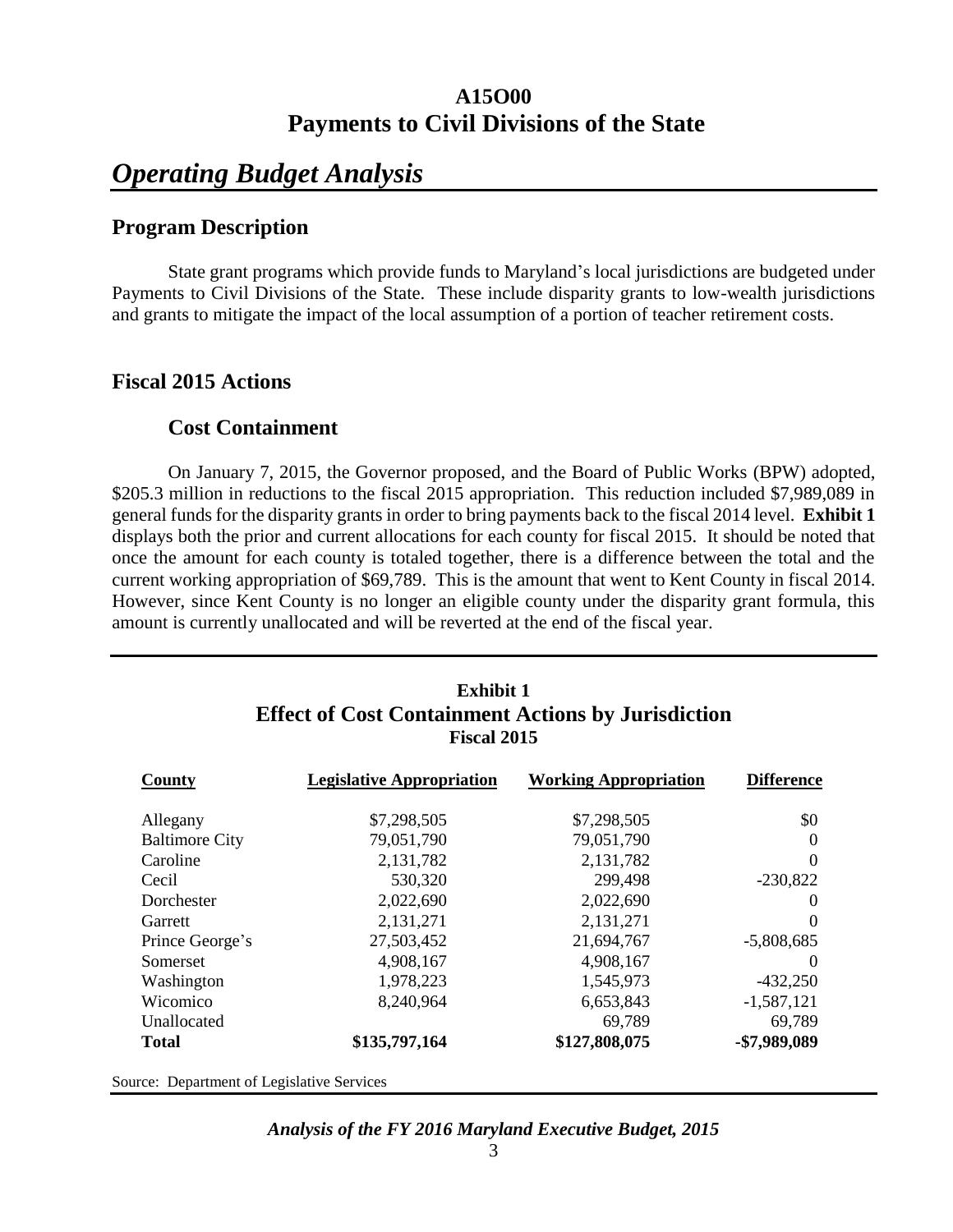### **Proposed Budget**

The Governor's allowance for Payments to Civil Divisions of the State totals \$155.4 million after contingent reductions to the disparity grant program. This is a \$99,538 decrease from the current working appropriation, and, as seen in **Exhibit 2**, is attributable to the disparity grant formula. This \$99,538 difference is explained by the difference in the Kent County assumed reversion described above, as well as a \$29,749 decrease for Washington County since the amount for Washington County under current law in fiscal 2016 is less than the amount received in fiscal 2014. **Exhibit 3** provides a summary of funding by jurisdiction for disparity grants and the Teacher Retirement Supplemental Grants in fiscal 2016.

| <b>Exhibit 2</b><br><b>Proposed Budget</b><br><b>Payments to Civil Divisions of the State</b><br>(\$ in Thousands) |                        |              |         |  |  |  |  |  |  |
|--------------------------------------------------------------------------------------------------------------------|------------------------|--------------|---------|--|--|--|--|--|--|
| <b>How Much It Grows:</b>                                                                                          | <b>General</b><br>Fund | <b>Total</b> |         |  |  |  |  |  |  |
| Fiscal 2014 Actual                                                                                                 | \$155,467              | \$155,467    |         |  |  |  |  |  |  |
| Fiscal 2015 Working Appropriation                                                                                  | 155,467                | 155,467      |         |  |  |  |  |  |  |
| Fiscal 2016 Allowance                                                                                              | 155,367                | 155,367      |         |  |  |  |  |  |  |
| Fiscal 2015-2016 Amt. Change                                                                                       | $-$100$                | $-$100$      |         |  |  |  |  |  |  |
| Fiscal 2015-2016 Percent Change                                                                                    | $-0.1\%$               | $-0.1\%$     |         |  |  |  |  |  |  |
| <b>Where It Goes:</b>                                                                                              |                        |              |         |  |  |  |  |  |  |
| <b>Disparity Grants</b>                                                                                            |                        |              |         |  |  |  |  |  |  |
|                                                                                                                    |                        |              | $-\$70$ |  |  |  |  |  |  |
|                                                                                                                    |                        |              | $-30$   |  |  |  |  |  |  |
| <b>Total</b>                                                                                                       |                        |              |         |  |  |  |  |  |  |

Note: Numbers may not sum to total due to rounding. The fiscal 2015 working appropriation reflects deficiencies and the Board of Public Works reductions to the extent that they can be identified by program. The fiscal 2016 allowance reflects back of the bill and contingent reductions to the extent that they can be identified by program.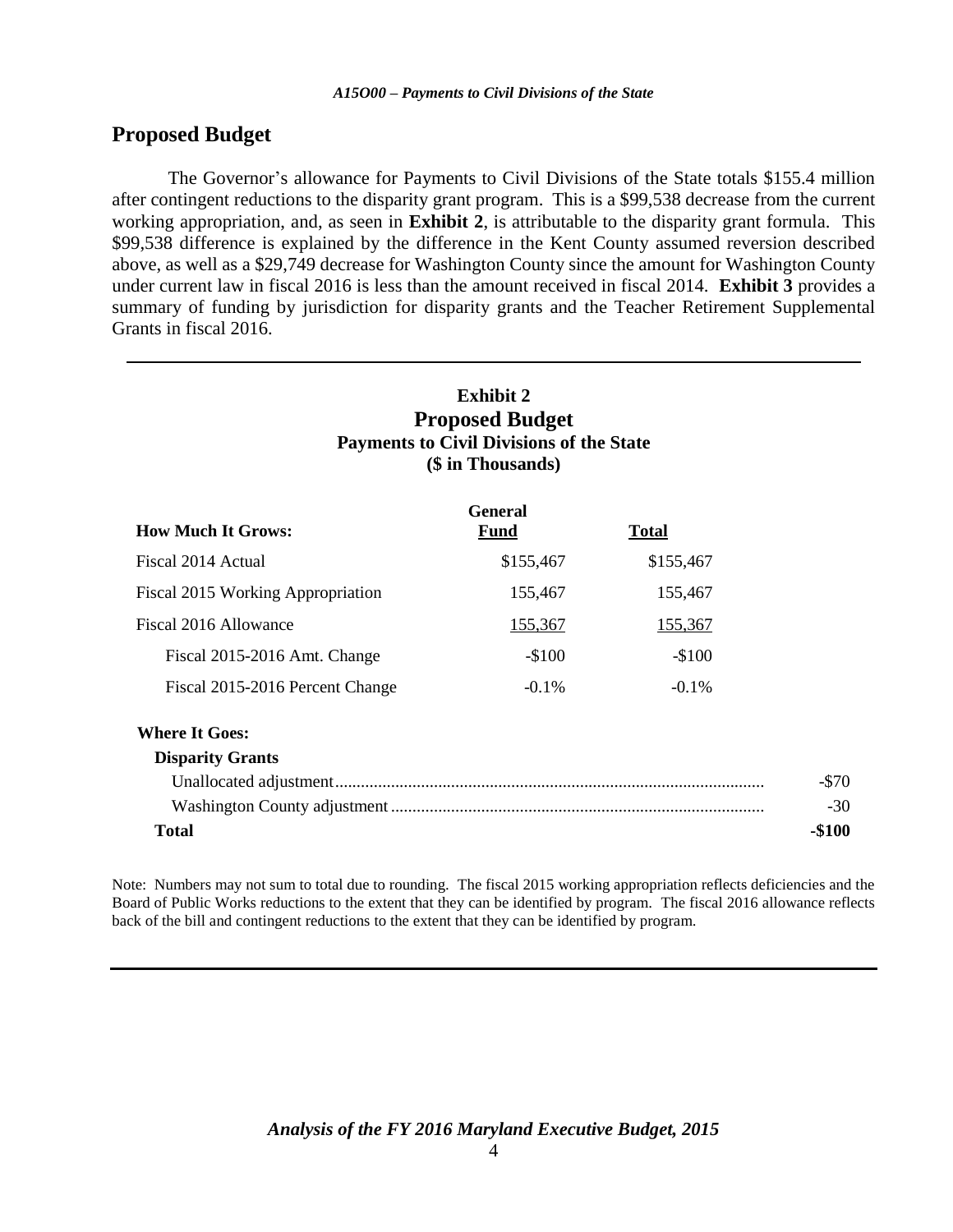### **Exhibit 3 State Funding for Payments to Civil Divisions Net of Contingent Reduction Fiscal 2016 (\$ in Thousands)**

| <b>County</b>         | <b>Disparity Grant</b> | <b>Teacher Retirement</b><br><b>Supplemental Grant</b> | <b>Total</b> |
|-----------------------|------------------------|--------------------------------------------------------|--------------|
| Allegany              | \$7,299                | \$1,632                                                | \$8,931      |
| Anne Arundel          |                        |                                                        |              |
| <b>Baltimore City</b> | 79,052                 | 10,048                                                 | 89,099       |
| <b>Baltimore</b>      |                        | 3,000                                                  | 3,000        |
| Calvert               |                        |                                                        |              |
| Caroline              | 2,132                  | 685                                                    | 2,817        |
| Carroll               |                        |                                                        |              |
| Cecil                 | 299                    |                                                        | 299          |
| Charles               |                        |                                                        |              |
| Dorchester            | 2,023                  | 309                                                    | 2,332        |
| Frederick             |                        |                                                        |              |
| Garrett               | 2,131                  | 406                                                    | 2,538        |
| Harford               |                        |                                                        |              |
| Howard                |                        |                                                        |              |
| Kent                  |                        |                                                        |              |
| Montgomery            |                        |                                                        |              |
| Prince George's       | 21,695                 | 9,629                                                  | 31,323       |
| Queen Anne's          |                        |                                                        |              |
| St. Mary's            |                        |                                                        |              |
| Somerset              | 4,908                  | 382                                                    | 5,290        |
| Talbot                |                        |                                                        |              |
| Washington            | 1,516                  |                                                        | 1,516        |
| Wicomico              | 6,654                  | 1,568                                                  | 8,222        |
| Worcester             |                        |                                                        |              |
| <b>Total</b>          | \$127,709              | \$27,659                                               | \$155,367    |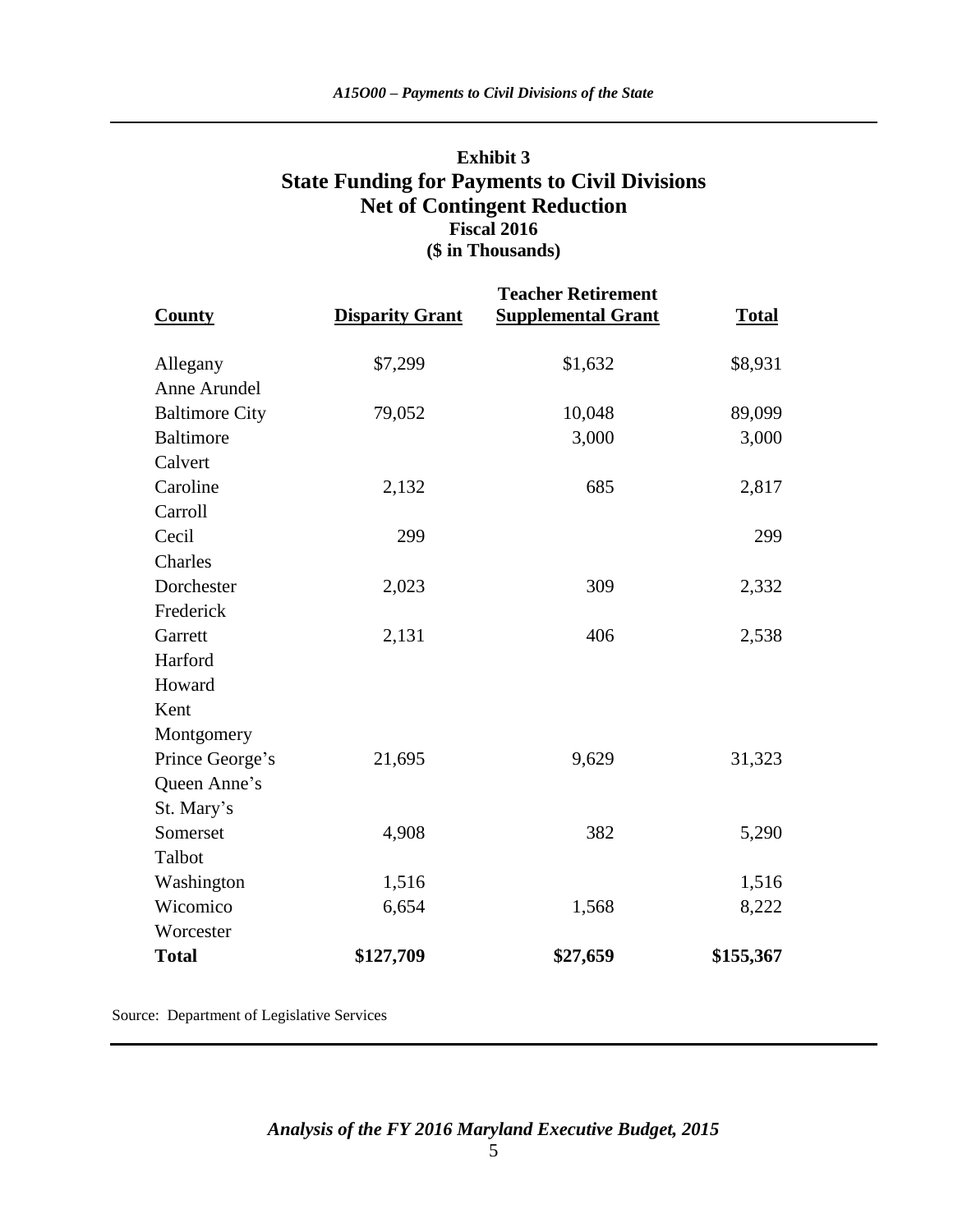### **Disparity Grants**

State funding targeted to the disparity in local income tax capacity is found in Local Government Article, § 16-501. The Disparity Grant program provides noncategorical State aid to low-wealth jurisdictions for county government purposes. Disparity grants address the difference in the abilities of counties to raise revenues from the local income tax, which for most counties is one of their larger revenue sources.

Counties with per capita income tax revenues less than 75.0% of the statewide average receive grants unless a county has an income tax rate below 2.6%. Under current law, aid received by counties equals the lesser of the dollar amount necessary to raise the county's per capita income tax revenues to 75.0% of the statewide average or the amount received under the cap provisions. The original cap provision did not allow counties to receive an amount higher than what that particular county received from the State in fiscal 2010. However, Chapter 425 changed the disparity grant formula cap provisions in order to take into account a local jurisdiction's income tax rate.

Eligible counties, where the amount necessary to raise that county's per capita income tax rate to 75.0% of the statewide average is more than that county received from the State in fiscal 2010, are set to receive the greater of the dollar amount received from the State in fiscal 2010 or a proportion of the amount necessary to raise the county's per capita income tax revenues to 75.0% of the statewide average. The proportional amount is based on that particular county's income tax rate, as follows:

- from a tax rate of 2.8% to 2.99%, 20.0% of the uncapped grant amount;
- from a tax rate of 3.0% to 3.19%, 40.0% of the uncapped grant amount; and
- at a tax rate of 3.2% (the maximum), 60.0% of the uncapped grant amount.

The calculation under current law for fiscal 2016 is presented in **Exhibit 4**. Under current law, Cecil, Prince George's, Washington, and Wicomico counties are receiving decreases from the original fiscal 2015 amount before the BPW cut. This is because the disparity in the per capita tax yield among all counties shrank significantly, which subsequently shrank the uncapped amount that each jurisdiction would receive, as shown in **Exhibit 5**. Uncapped grant amounts saw declines for each jurisdiction, with the largest decline occurring for Prince George's County. However, the current cap provisions continue to have a significant effect upon reducing spending in the allowance. As further noted in Exhibit 5, the current cap provisions combined to reduce spending in the allowance, before cost containment, by \$45.3 million since every eligible county in fiscal 2016 has an uncapped grant amount higher than the cap provisions.

A comparison of the year-over-year changes in each of the individual components that affect the grant's formula can be found in the appendices. **Appendix 2** contains the population data, **Appendix 3** contains adjusted income tax wealth data, and **Appendix 4** provides income tax wealth per capita data.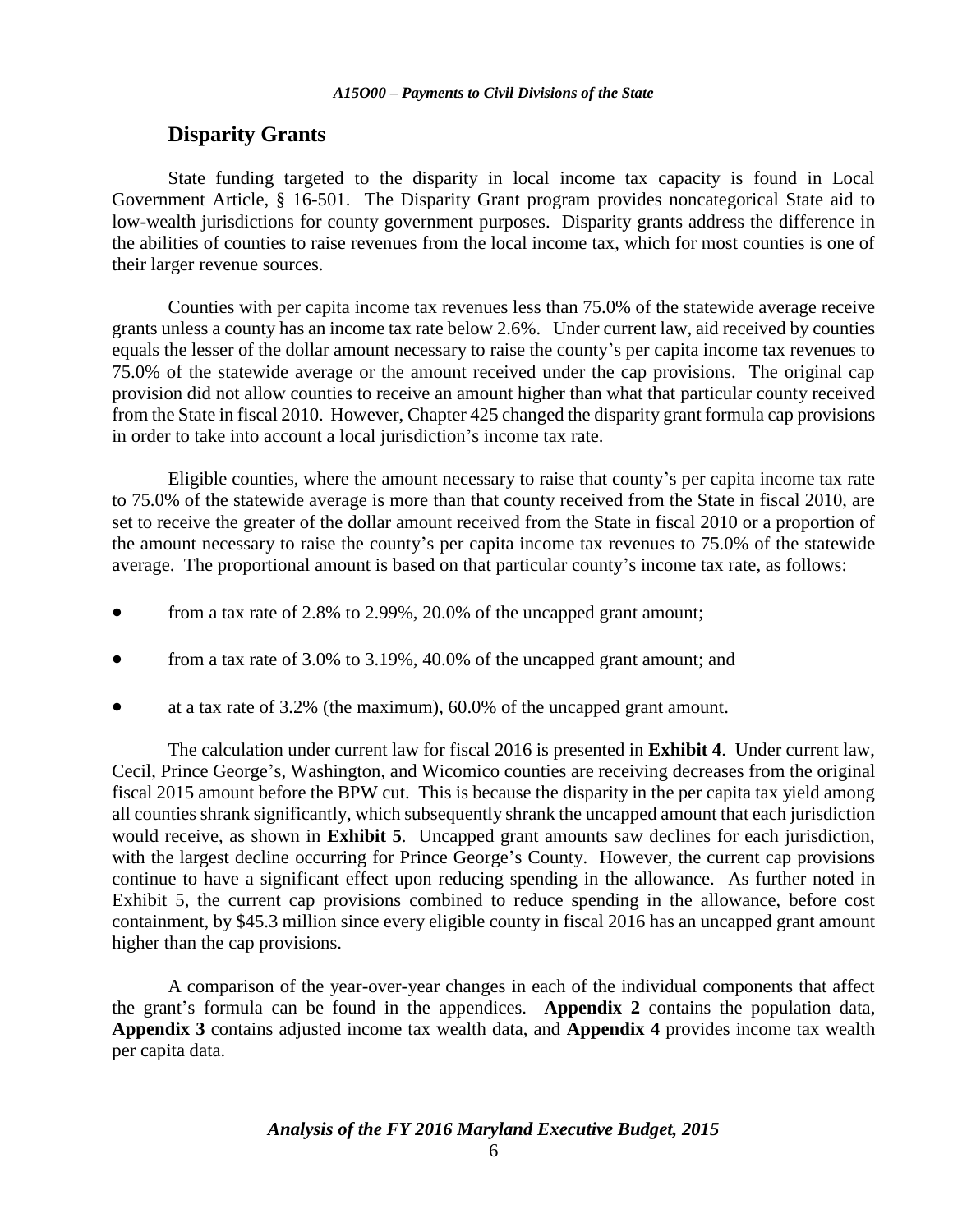### **Exhibit 4 Disparity Grant Calculation Prior to Cost Containment Reductions Fiscal 2016**

|                       |                                       | <b>Adjusted</b>                                       | Per                           |                        |                          |                    |                                       | <b>Difference</b>              |                               |
|-----------------------|---------------------------------------|-------------------------------------------------------|-------------------------------|------------------------|--------------------------|--------------------|---------------------------------------|--------------------------------|-------------------------------|
| <b>County</b>         | <b>Population</b><br><b>July 2013</b> | <b>Income</b><br><b>Tax Revenues</b><br>Tax Year 2013 | Capita<br>Tax<br><b>Yield</b> | Per<br>Capita<br>Grant | <b>Uncapped</b><br>Grant | Cap<br>Fiscal 2010 | Grant<br>Amount<br><b>Fiscal 2016</b> | to<br><b>Fiscal</b><br>$2015*$ | Piggyback<br>Calendar<br>2014 |
| Allegany              | 73,521                                | \$21,731,667                                          | \$295.58                      | \$165.07               | \$12,135,763             | \$7,298,505        | \$7,298,505                           | \$0                            | 3.05%                         |
| Anne Arundel          | 555,743                               | 393,400,785                                           | 707.88                        | 0.00                   | $\overline{0}$           | $\theta$           | $\overline{0}$                        | $\theta$                       | 2.56%                         |
| <b>Baltimore City</b> | 622,104                               | 202,089,668                                           | 324.85                        | 135.80                 | 84,482,383               | 79,051,790         | 79,051,790                            | $\boldsymbol{0}$               | 3.20%                         |
| <b>Baltimore</b>      | 823,015                               | 532,615,813                                           | 647.15                        | 0.00                   | $\boldsymbol{0}$         | $\overline{0}$     | $\overline{0}$                        | $\boldsymbol{0}$               | 2.83%                         |
| Calvert               | 90,484                                | 57,792,624                                            | 638.71                        | 0.00                   | $\overline{0}$           | $\overline{0}$     | $\Omega$                              | $\boldsymbol{0}$               | 2.80%                         |
| Caroline              | 32,693                                | 10,868,820                                            | 332.45                        | 128.20                 | 4,191,202                | 2,131,782          | 2,131,782                             | $\theta$                       | 2.73%                         |
| Carroll               | 167,564                               | 107,626,469                                           | 642.30                        | 0.00                   | $\Omega$                 | $\boldsymbol{0}$   | $\theta$                              | $\overline{0}$                 | 3.04%                         |
| Cecil                 | 101,913                               | 45,411,386                                            | 445.59                        | 15.06                  | 1,534,811                | $\Omega$           | 306,962                               | $-223,357$                     | 2.80%                         |
| Charles               | 152,864                               | 81,352,695                                            | 532.19                        | 0.00                   | $\boldsymbol{0}$         | $\overline{0}$     | $\theta$                              | $\overline{0}$                 | 3.03%                         |
| Dorchester            | 32,660                                | 10,877,164                                            | 333.04                        | 127.61                 | 4,167,657                | 2,022,690          | 2,022,690                             | $\boldsymbol{0}$               | 2.62%                         |
| Frederick             | 241,409                               | 154,593,834                                           | 640.38                        | 0.00                   | $\boldsymbol{0}$         | $\boldsymbol{0}$   | $\boldsymbol{0}$                      | $\boldsymbol{0}$               | 2.96%                         |
| Garrett               | 29,889                                | 10,604,554                                            | 354.80                        | 105.85                 | 3,163,807                | 2,131,271          | 2,131,271                             | $\boldsymbol{0}$               | 2.65%                         |
| Harford               | 249,215                               | 148,774,313                                           | 596.97                        | 0.00                   | $\overline{0}$           | $\boldsymbol{0}$   | $\mathbf{0}$                          | $\boldsymbol{0}$               | 3.06%                         |
| Howard                | 304,580                               | 277,086,860                                           | 909.73                        | 0.00                   | $\Omega$                 | $\Omega$           | $\Omega$                              | $\overline{0}$                 | 3.20%                         |
| Kent                  | 19,944                                | 10,479,252                                            | 525.43                        | 0.00                   | $\overline{0}$           | $\boldsymbol{0}$   | $\mathbf{0}$                          | $\boldsymbol{0}$               | 2.85%                         |
| Montgomery            | 1,016,677                             | 958,735,571                                           | 943.01                        | 0.00                   | $\Omega$                 | $\Omega$           | $\Omega$                              | $\Omega$                       | 3.20%                         |
| Prince George's       | 890,081                               | 371,535,104                                           | 417.42                        | 43.23                  | 38,480,484               | 21,694,767         | 23,088,290                            | $-4,415,162$                   | 3.20%                         |
| Queen Anne's          | 48,517                                | 30,634,800                                            | 631.42                        | 0.00                   | $\theta$                 | $\theta$           | $\theta$                              | $\boldsymbol{0}$               | 3.20%                         |
| St. Mary's            | 109,633                               | 62,212,777                                            | 567.46                        | 0.00                   | $\Omega$                 | $\Omega$           | $\Omega$                              | $\Omega$                       | 3.00%                         |
| Somerset              | 26,273                                | 4,984,134                                             | 189.71                        | 270.94                 | 7,118,517                | 4,908,167          | 4,908,167                             | $\theta$                       | 3.15%                         |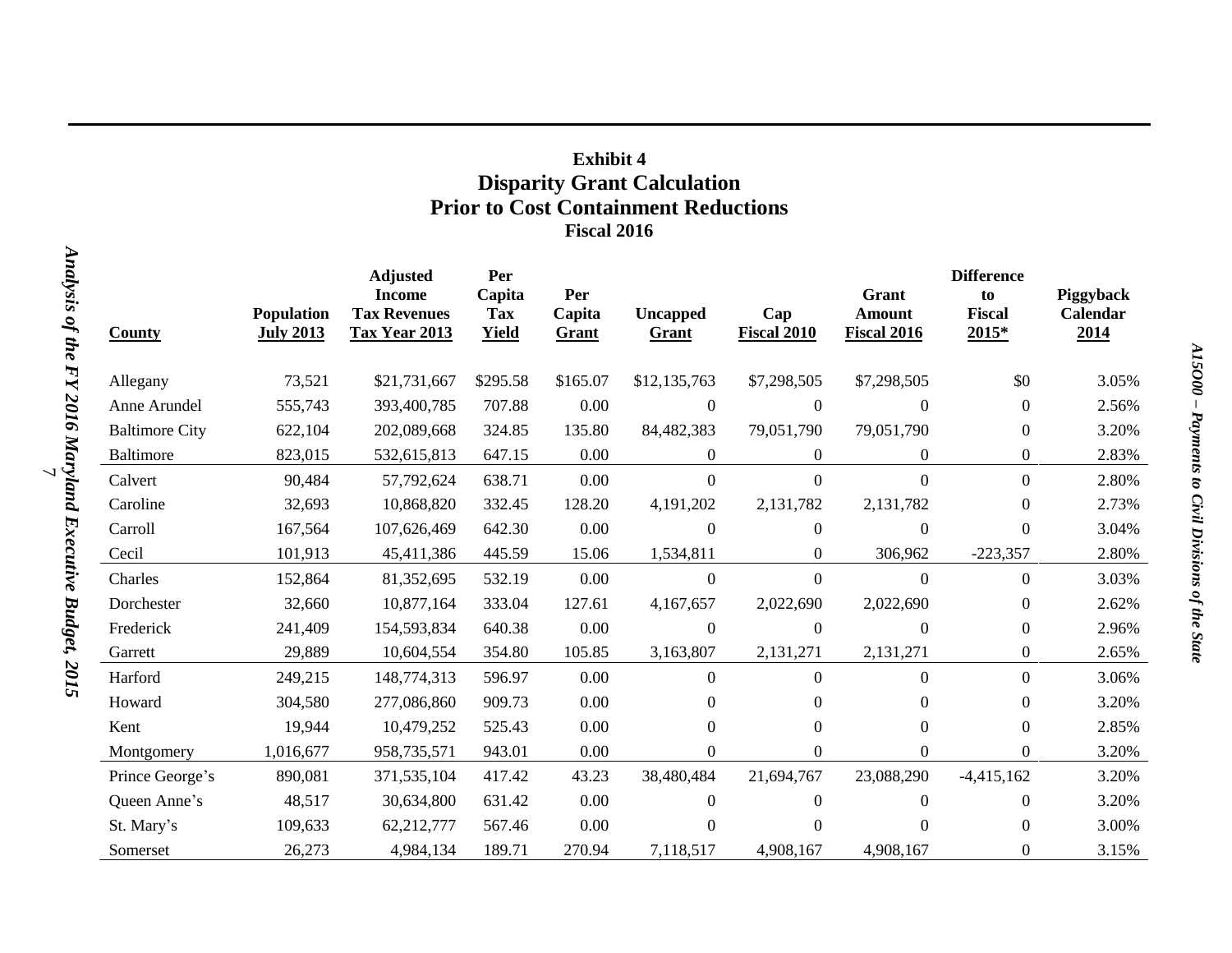| <b>County</b> | <b>Population</b><br><b>July 2013</b> | <b>Adjusted</b><br>Income<br><b>Tax Revenues</b><br>Tax Year 2013 | Per<br>Capita<br>Tax<br><b>Yield</b> | Per<br>Capita<br><b>Grant</b> | <b>Uncapped</b><br><b>Grant</b> | Cap<br><b>Fiscal 2010</b> | Grant<br>Amount<br>Fiscal 2016 | <b>Difference</b><br>to<br><b>Fiscal</b><br>$2015*$ | Piggyback<br>Calendar<br><u>2014</u> |
|---------------|---------------------------------------|-------------------------------------------------------------------|--------------------------------------|-------------------------------|---------------------------------|---------------------------|--------------------------------|-----------------------------------------------------|--------------------------------------|
| Talbot        | 37,931                                | 27,891,030                                                        | 735.31                               | 0.00                          | 0                               | $\theta$                  | $\theta$                       | $\mathbf{0}$                                        | 2.40%                                |
| Washington    | 149,588                               | 61,326,555                                                        | 409.97                               | 50.68                         | 7,581,120                       | $\overline{0}$            | 1,516,224                      | $-461,999$                                          | 2.80%                                |
| Wicomico      | 100,896                               | 34,204,065                                                        | 339.00                               | 121.65                        | 12,273,651                      | 2,197,041                 | 7,364,191                      | $-876,773$                                          | 3.20%                                |
| Worcester     | 51,620                                | 24,645,620                                                        | 477.44                               | 0.00                          | $\overline{0}$                  | $\Omega$                  | $\Omega$                       | $\theta$                                            | 1.25%                                |
| <b>Total</b>  | 5,928,814                             | \$3,641,475,558                                                   | \$614.20                             | \$0.00                        | \$175,129,394                   | \$121,436,013             | \$129,819,872                  | $-$ \$5,977,292                                     |                                      |
|               |                                       | Target (0.75%)                                                    | \$460.65                             |                               |                                 |                           |                                |                                                     |                                      |

\*Fiscal 2015 difference also prior to cost containment action.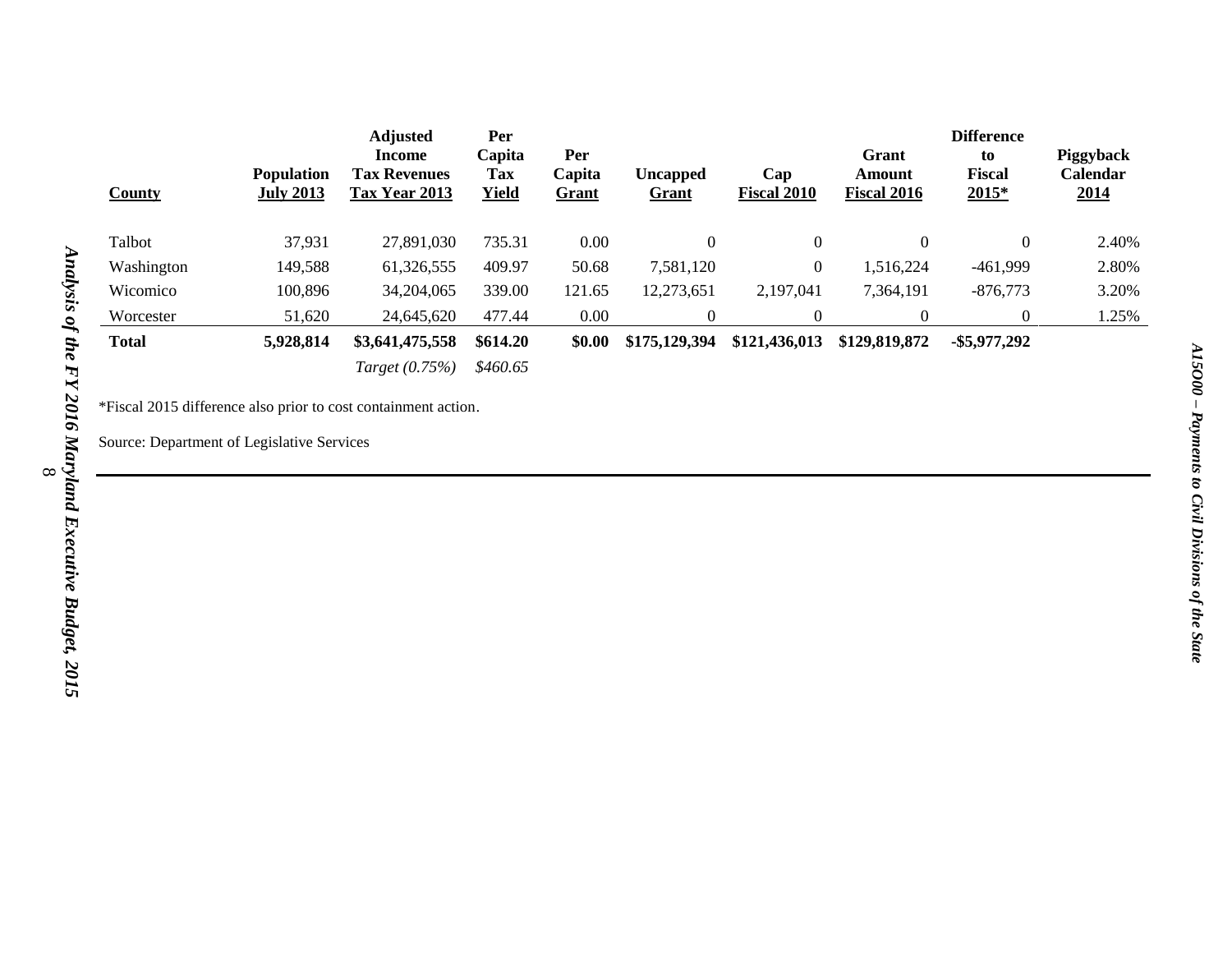| <b>Uncapped</b><br>Grant<br>2015 | <b>Uncapped</b><br>Grant<br>2016 | <b>Uncapped</b><br>Grant<br><b>Difference</b><br>2015-2016 | Foregone<br>Amount<br>2016 |
|----------------------------------|----------------------------------|------------------------------------------------------------|----------------------------|
| \$13,156,738                     | \$12,135,763                     | $-$1,020,975$                                              | \$4,837,258                |
| 89,494,646                       | 84,482,383                       | $-5,012,263$                                               | 5,430,593                  |
| 4,593,110                        | 4,191,202                        | $-401,908$                                                 | 2,059,420                  |
| 2,651,599                        | 1,534,811                        | $-1,116,788$                                               | 1,227,849                  |
| 4,767,975                        | 4,167,657                        | $-600,318$                                                 | 2,144,967                  |
| 3,816,336                        | 3,163,807                        | $-652,529$                                                 | 1,032,536                  |
| 45,839,087                       | 38,480,484                       | $-7,358,603$                                               | 15,392,194                 |
| 7,400,238                        | 7,118,517                        | $-281,721$                                                 | 2,210,350                  |
| 9,891,116                        | 7,581,120                        | $-2,309,996$                                               | 6,064,896                  |
| 13,734,939                       | 12,273,651                       | $-1,461,288$                                               | 4,909,461                  |
| \$195,345,784                    | \$175,129,394                    | $-$ \$20,216,390                                           | \$45,309,521               |
|                                  |                                  |                                                            |                            |

### **Exhibit 5 Effect of the Cap Provisions Fiscal 2015-2016**

Source: Department of Legislative Services

### **Cost Containment**

The fiscal 2016 allowance contains a contingent reduction that would lower the payments to each county to the lesser amount of what they received in fiscal 2014 or what they would receive under the current law formula. This language is contingent upon the enactment of the Budget Reconciliation and Financing Act (BRFA) of 2015, which contains language that would cap the Disparity Grant program at \$127,708,537. The difference between what each jurisdiction would receive under current law and under the contingent reduction is shown in **Exhibit 6**.

The BRFA of 2015 also contains a provision, Section 13, which would cap all mandated formula increases at 1% below the general fund growth from the prior year. If the current BRFA provision directly relating to the disparity grant formula is enacted, the grant would be capped into perpetuity, and thus Section 13 would have no effect. However, if the BRFA provision directly relating to the disparity grant formula is rejected, this could further impact how the formula is calculated. At this time, given the difficulties of projecting the disparities in per capita tax wealth among jurisdictions, it is difficult to estimate what effect Section 13 would have upon the disparity grant formula.

*Analysis of the FY 2016 Maryland Executive Budget, 2015*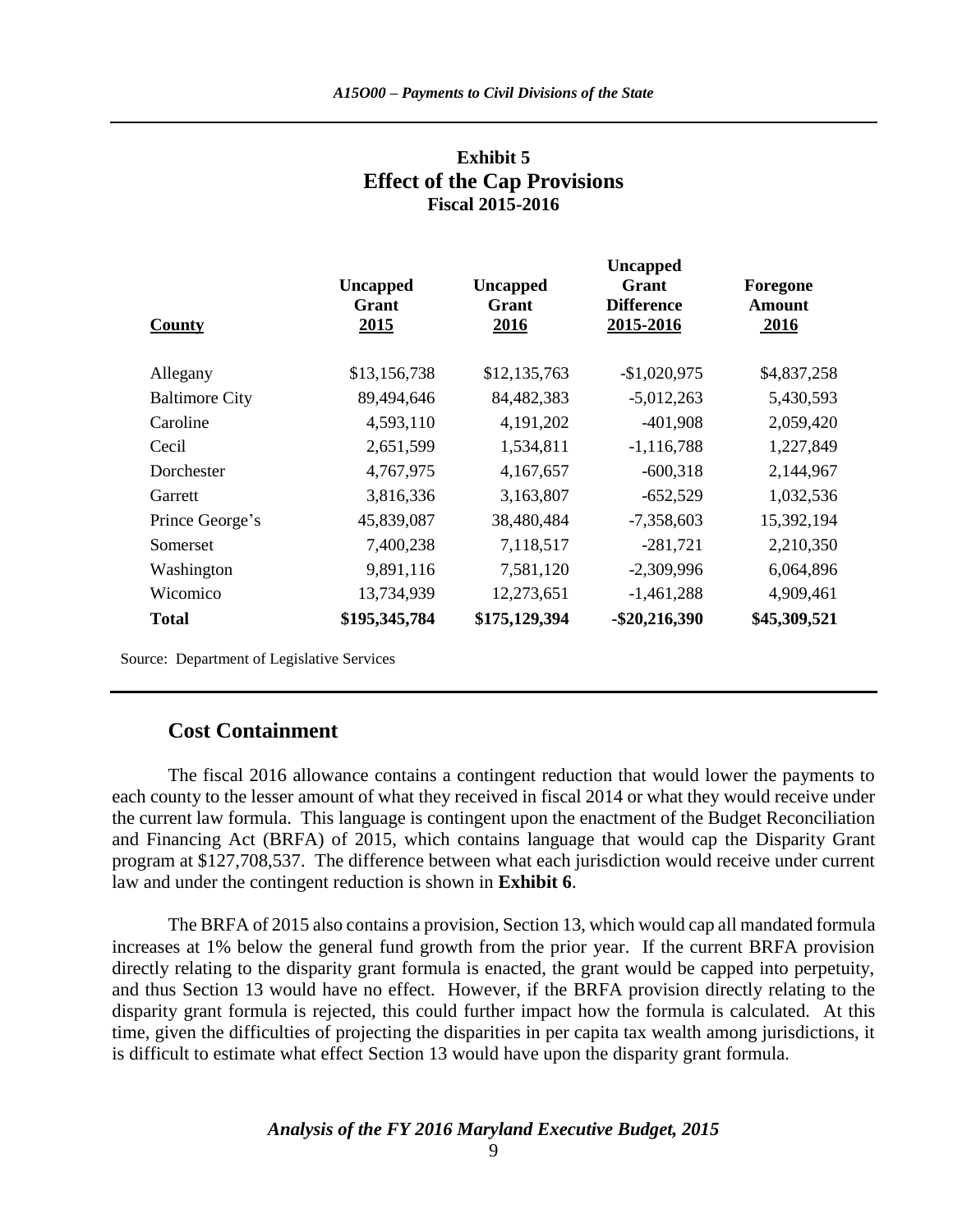### **Exhibit 6 Effect of Cost Containment Actions by Jurisdiction Fiscal 2016**

|                       | <b>Proposed Cost</b> |                    |                   |  |  |  |  |  |
|-----------------------|----------------------|--------------------|-------------------|--|--|--|--|--|
| County                | <b>Current Law</b>   | <b>Containment</b> | <b>Difference</b> |  |  |  |  |  |
|                       |                      |                    |                   |  |  |  |  |  |
| Allegany              | \$7,298,505          | \$7,298,505        | \$0               |  |  |  |  |  |
| <b>Baltimore City</b> | 79,051,790           | 79,051,790         | $\theta$          |  |  |  |  |  |
| Caroline              | 2,131,782            | 2,131,782          | $\theta$          |  |  |  |  |  |
| Cecil                 | 306,962              | 299,498            | $-7,464$          |  |  |  |  |  |
| Dorchester            | 2,022,690            | 2,022,690          | $\theta$          |  |  |  |  |  |
| Garrett               | 2,131,271            | 2,131,271          | $\Omega$          |  |  |  |  |  |
| Prince George's       | 23,088,290           | 21,694,767         | $-1,393,523$      |  |  |  |  |  |
| Somerset              | 4,908,167            | 4,908,167          | $\theta$          |  |  |  |  |  |
| Washington            | 1,516,224            | 1,516,224          | $\Omega$          |  |  |  |  |  |
| Wicomico              | 7,364,191            | 6,653,843          | $-710,348$        |  |  |  |  |  |
| <b>Total</b>          | \$129,819,872        | \$127,708,537      | $-$ \$2,111,335   |  |  |  |  |  |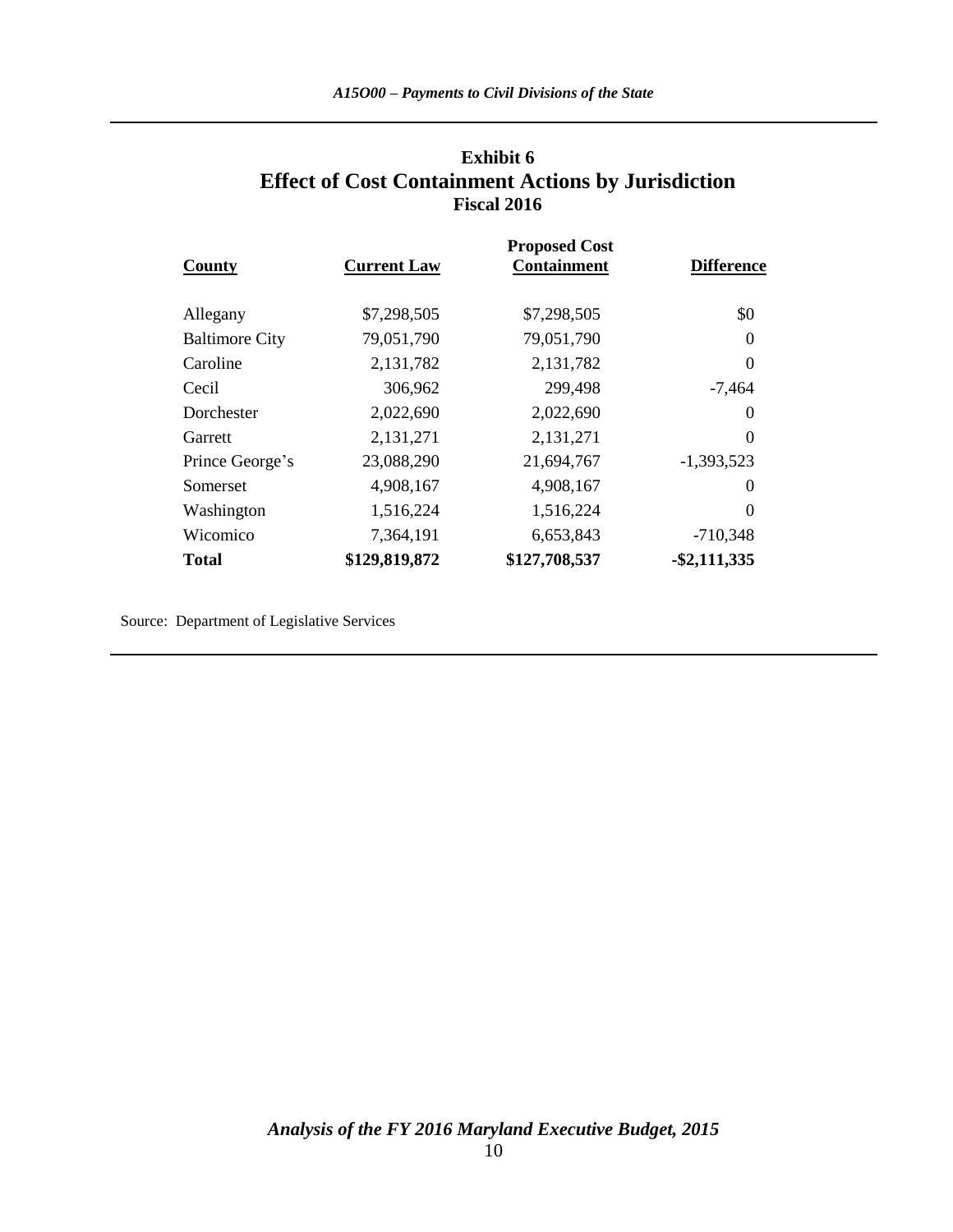### *Issues*

### **1. Time for a New Disparity Grant Formula**

As previously mentioned, the BRFA of 2015 seeks to once again change the disparity grant formula but only by changing the capping provisions. Over the last five years, there have been three different capping provisions placed onto the disparity grant formula, from the cap to fiscal 2010 amounts, to the tax effort floors, to the currently proposed cap at the fiscal 2014 level. These caps have had the effect of perverting the proportion of the average statewide per capita tax yield to each jurisdiction under the disparity grant formula, as shown in **Exhibit 7**.

Whether the formula is changed to the provision in the BRFA or is kept at current law, there would still be drastic disparities in the proportion of the average statewide per capita tax yield which each county is returned to under the formula. Further, the BRFA also contains a new provision that would affect fiscal 2017 and beyond. While the BRFA caps the total dollar amount of the grant for future fiscal years, it also changes the allocation of funding. Essentially, the Governor's proposal would repeal the 2010 cap, as well as the floor provision that was later added to allow newly eligible jurisdictions to receive a portion of funding based on tax effort. The formula would start with the calculation of the uncapped grant amount in each fiscal year. However, each county would only receive a proportion of \$127.8 million based on the proportion of its grant under an uncapped formula. **Exhibit 8** demonstrates what this change would mean if it were in effect for fiscal 2016. Each county in the program would receive more funding than under current law, with the exception of Baltimore City.

This cap would also not solve the problem of each county being restored to a different proportion of the average statewide per capita tax yield. Further, it would remove the tax effort provisions that were put in place by Chapter 425, thus removing the incentive for counties to increase their tax effort in order to receive more money under the disparity grant formula. Even without this particular capping provision, Section 13 of the BRFA would have unknown consequences upon the disparity grant formula under current law that would further distort the inequities within the formula as currently constructed.

Given all of the inequities in both the current law and in the proposed BRFA, it would be prudent for the General Assembly to take an in-depth look at the Disparity Grant program over the 2015 interim and make some decisions regarding the overall level and distribution of funding. Until then, the grants should continue to be funded under the provisions provided for under current law. **The Department of Legislative Services (DLS) recommends striking the contingent reduction in the budget bill, as well as striking the new provisions relating directly to the disparity grant formula in the BRFA. DLS also recommends that a workgroup be convened over the 2015 interim to further study and make recommendations concerning the Disparity Grant program and how the formulas and allocations shall be determined in the future.**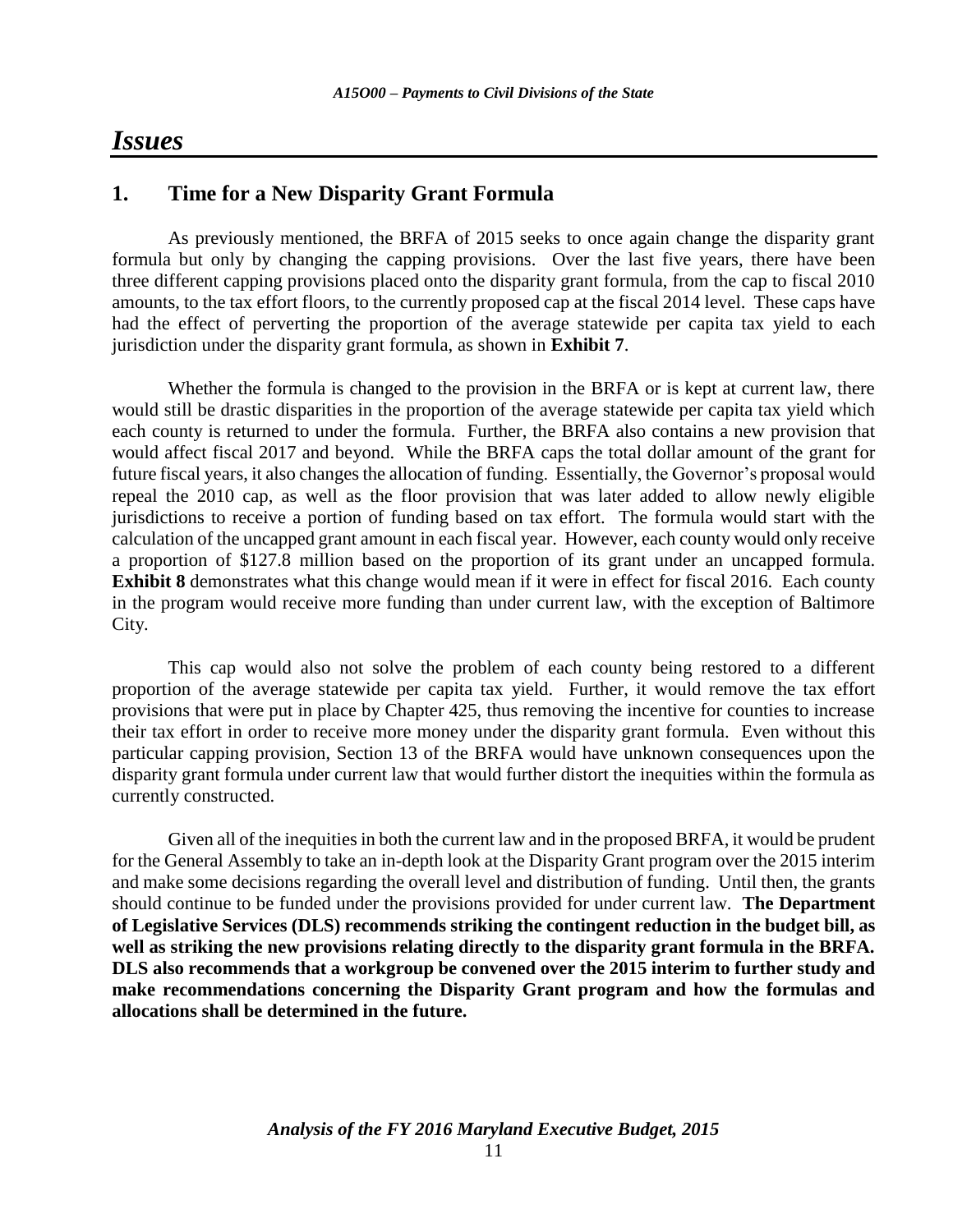### **Exhibit 7 Per Capita Tax Yield as Proportion of Statewide Average For Various Grant Scenarios Fiscal 2016**

|                       |                    | <b>Current Law</b>     |                                                     |                    | <b>BRFA Proposed</b>   |                                                            |                    | <b>Proportional Allocation</b> |                                                            |  |
|-----------------------|--------------------|------------------------|-----------------------------------------------------|--------------------|------------------------|------------------------------------------------------------|--------------------|--------------------------------|------------------------------------------------------------|--|
| County                | <b>Total Grant</b> | Per<br>Capita<br>Grant | Proportion of<br><b>Statewide</b><br><b>Average</b> | <b>Total Grant</b> | Per<br>Capita<br>Grant | <b>Proportion of</b><br><b>Statewide</b><br><b>Average</b> | <b>Total Grant</b> | Per<br>Capita<br>Grant         | <b>Proportion of</b><br><b>Statewide</b><br><b>Average</b> |  |
| Allegany              | \$7,298,505        | \$99.27                | 64.3%                                               | \$7,298,505        | \$99.27                | 64.3%                                                      | \$8,849,688        | \$120.37                       | 67.7%                                                      |  |
| <b>Baltimore City</b> | 79,051,790         | 127.07                 | 73.6%                                               | 79,051,790         | 127.07                 | 73.6%                                                      | 61,606,571         | 99.03                          | 69.0%                                                      |  |
| Caroline              | 2,131,782          | 65.21                  | 64.7%                                               | 2,131,782          | 65.21                  | 64.7%                                                      | 3,056,325          | 93.49                          | 69.3%                                                      |  |
| Cecil                 | 306,962            | 3.01                   | 73.0%                                               | 299,498            | 2.94                   | 73.0%                                                      | 1,119,221          | 10.98                          | 74.3%                                                      |  |
| Dorchester            | 2,022,690          | 61.93                  | 64.3%                                               | 2,022,690          | 61.93                  | 64.3%                                                      | 3,039,155          | 93.05                          | 69.4%                                                      |  |
| Garrett               | 2,131,271          | 71.31                  | 69.4%                                               | 2,131,271          | 71.31                  | 69.4%                                                      | 2,307,123          | 77.19                          | 70.3%                                                      |  |
| Prince George's       | 23,088,290         | 25.94                  | 72.2%                                               | 21,694,767         | 24.37                  | 71.9%                                                      | 28,060,888         | 31.53                          | 73.1%                                                      |  |
| Somerset              | 4,908,167          | 186.81                 | 61.3%                                               | 4,908,167          | 186.81                 | 61.3%                                                      | 5,190,993          | 197.58                         | 63.1%                                                      |  |
| Washington            | 1,516,224          | 10.14                  | 68.4%                                               | 1,516,224          | 10.14                  | 68.4%                                                      | 5,528,334          | 36.96                          | 72.8%                                                      |  |
| Wicomico              | 7,364,191          | 72.99                  | 67.1%                                               | 6,653,843          | 65.95                  | 65.9%                                                      | 8,950,240          | 88.71                          | 69.6%                                                      |  |
| <b>Total</b>          | \$129,819,872      |                        |                                                     | \$127,708,537      |                        |                                                            | \$127,708,537      |                                |                                                            |  |

*Analysis of the FY 2016 Maryland Executive Budget, 2015* 12 ò  $set, 2015$ 

BRFA: Budget Reconciliation and Financing Act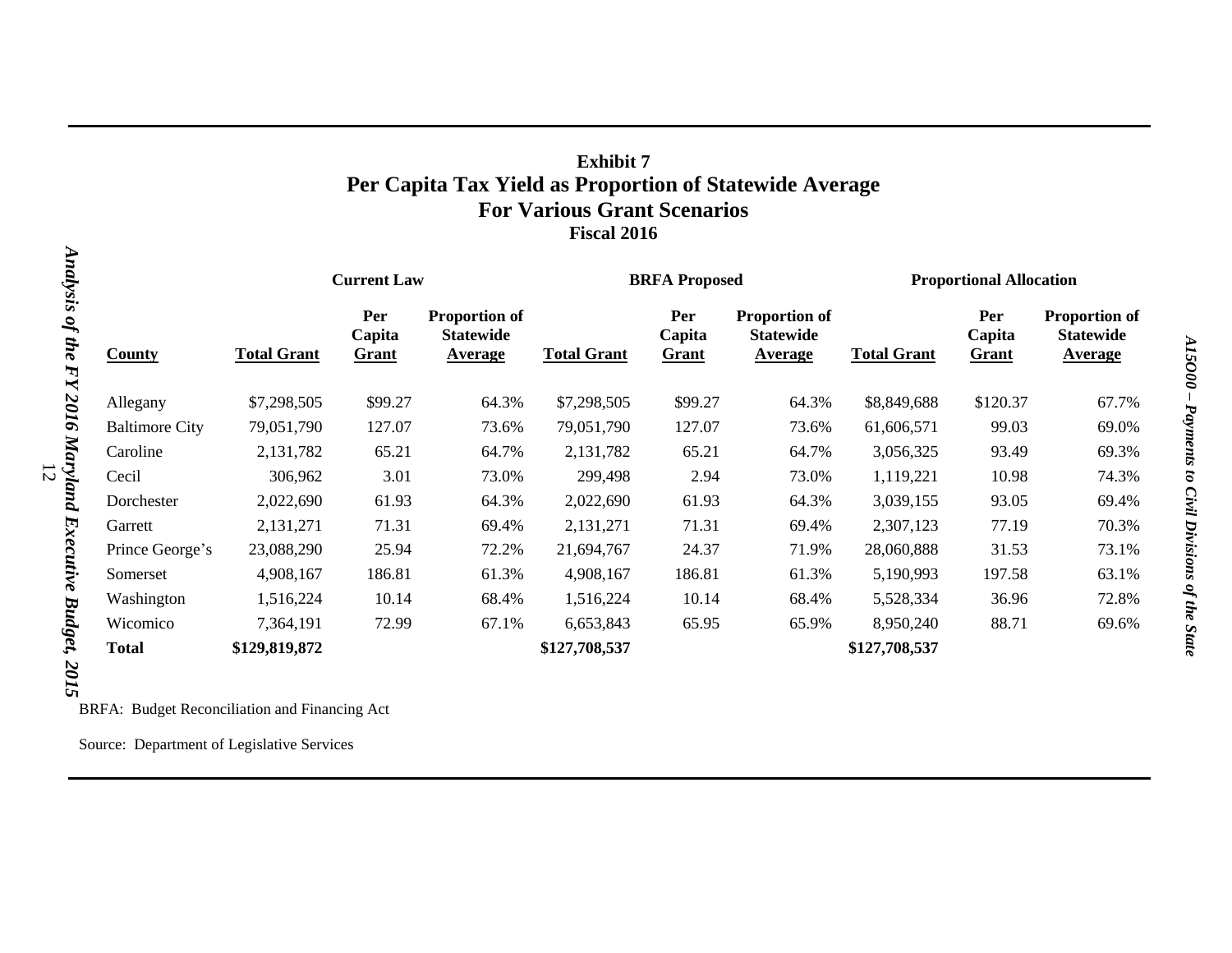| <b>Exhibit 8</b>                         |
|------------------------------------------|
| <b>Effect of Proportional Allocation</b> |
| <b>Fiscal 2016</b>                       |

|                       |                 |                     |                  | Proportional       |                  | <b>Proportional</b> |
|-----------------------|-----------------|---------------------|------------------|--------------------|------------------|---------------------|
|                       | <b>Uncapped</b> | <b>Proportional</b> | <b>Current</b>   | VS.                | 2016             | VS.                 |
| County                | Grant           | Grant               | <b>Law Grant</b> | <b>Current law</b> | <b>Allowance</b> | <b>Allowance</b>    |
|                       |                 |                     |                  |                    |                  |                     |
| Allegany              | \$12,135,763    | \$8,849,688         | \$7,298,505      | \$1,551,183        | \$7,298,505      | \$1,551,183         |
| <b>Baltimore City</b> | 84,482,383      | 61,606,571          | 79,051,790       | $-17,445,219$      | 79,051,790       | $-17,445,219$       |
| Caroline              | 4,191,202       | 3,056,325           | 2,131,782        | 924,543            | 2,131,782        | 924,543             |
| Cecil                 | 1,534,811       | 1,119,221           | 306,962          | 812,259            | 299,498          | 819,723             |
| Dorchester            | 4,167,657       | 3,039,155           | 2,022,690        | 1,016,465          | 2,022,690        | 1,016,465           |
| Garrett               | 3,163,807       | 2,307,123           | 2,131,271        | 175,852            | 2,131,271        | 175,852             |
| Prince George's       | 38,480,484      | 28,060,888          | 23,088,290       | 4,972,598          | 21,694,767       | 6,366,121           |
| Somerset              | 7,118,517       | 5,190,993           | 4,908,167        | 282,826            | 4,908,167        | 282,826             |
| Washington            | 7,581,120       | 5,528,334           | 1,516,224        | 4,012,110          | 1,516,224        | 4,012,110           |
| Wicomico              | 12,273,651      | 8,950,240           | 7,364,191        | 1,586,049          | 6,653,843        | 2,296,397           |
| <b>Total</b>          | \$175,129,394   | \$127,708,537       | \$129,819,872    | $-$ \$2,111,335    | \$127,708,537    | \$0                 |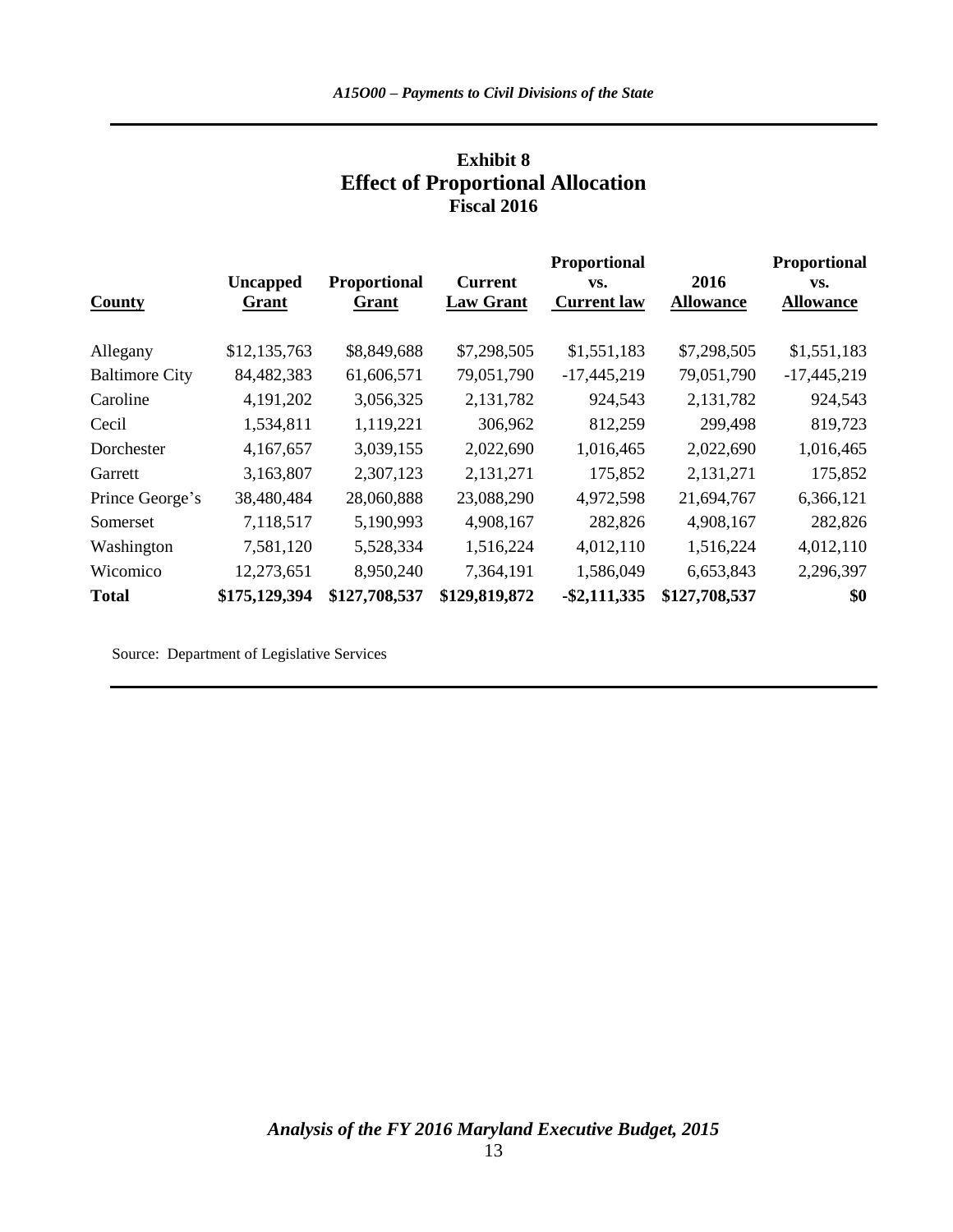## *Recommended Actions*

1. Strike the following language from the general fund appropriation:

, provided that this appropriation shall be reduced by \$2,111,335 contingent upon the enactment of the Budget Reconciliation Financing Act

**Explanation:** This action strikes the contingent language in the budget bill and restores the appropriation for the Disparity Grants to the currently mandated level.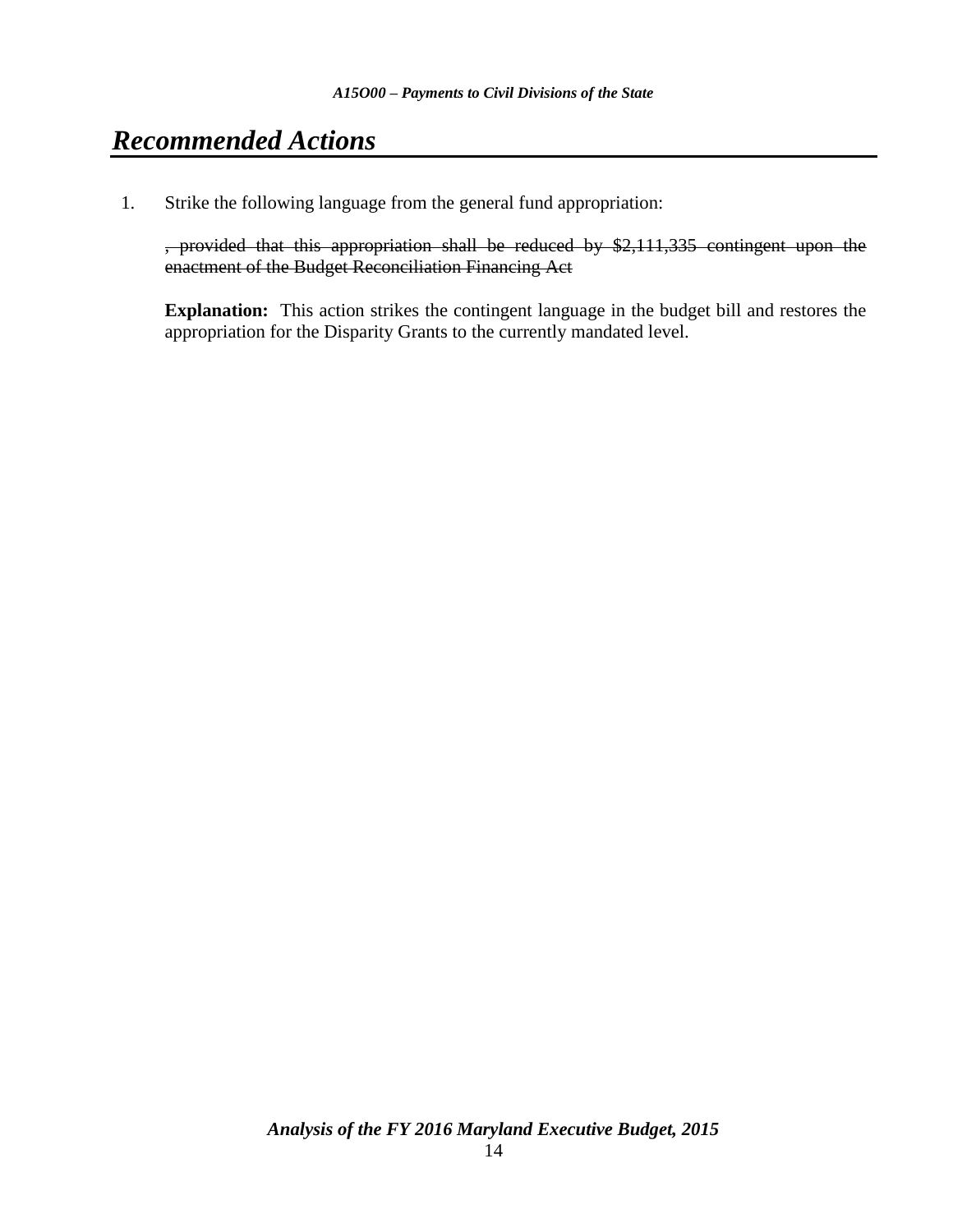# *Current and Prior Year Budgets*

### **Current and Prior Year Budgets (\$ in Thousands) Payments to Civil Divisions of the State**

|                                        | General<br><b>Fund</b> | <b>Special</b><br><b>Fund</b> | Federal<br><b>Fund</b> | Reimb.<br><b>Fund</b> | <b>Total</b>     |
|----------------------------------------|------------------------|-------------------------------|------------------------|-----------------------|------------------|
| <b>Fiscal 2014</b>                     |                        |                               |                        |                       |                  |
| Legislative<br>Appropriation           | \$155,467              | \$0                           | \$0                    | \$0                   | \$155,467        |
| Deficiency<br>Appropriation            | $\boldsymbol{0}$       | $\boldsymbol{0}$              | $\boldsymbol{0}$       | $\boldsymbol{0}$      | $\boldsymbol{0}$ |
| <b>Budget</b><br>Amendments            | $\boldsymbol{0}$       | $\boldsymbol{0}$              | $\boldsymbol{0}$       | $\boldsymbol{0}$      | $\boldsymbol{0}$ |
| Reversions and<br>Cancellations        | $\overline{0}$         | $\overline{0}$                | $\overline{0}$         | $\overline{0}$        | $\overline{0}$   |
| <b>Actual</b><br><b>Expenditures</b>   | \$155,467              | \$0                           | \$0                    | \$0                   | \$155,467        |
| <b>Fiscal 2015</b>                     |                        |                               |                        |                       |                  |
| Legislative<br>Appropriation           | \$163,456              | \$0                           | \$0                    | \$0                   | \$163,456        |
| Cost<br>Containment                    | $-7,989$               | $\boldsymbol{0}$              | $\boldsymbol{0}$       | $\boldsymbol{0}$      | $-7,989$         |
| <b>Budget</b><br>Amendments            | $\boldsymbol{0}$       | $\boldsymbol{0}$              | $\boldsymbol{0}$       | $\boldsymbol{0}$      | $\overline{0}$   |
| <b>Working</b><br><b>Appropriation</b> | \$155,467              | \$0                           | \$0                    | \$0                   | \$155,467        |

Note: Numbers may not sum to total due to rounding. The fiscal 2015 working appropriation does not include January 2015 Board of Public Works reductions and deficiencies.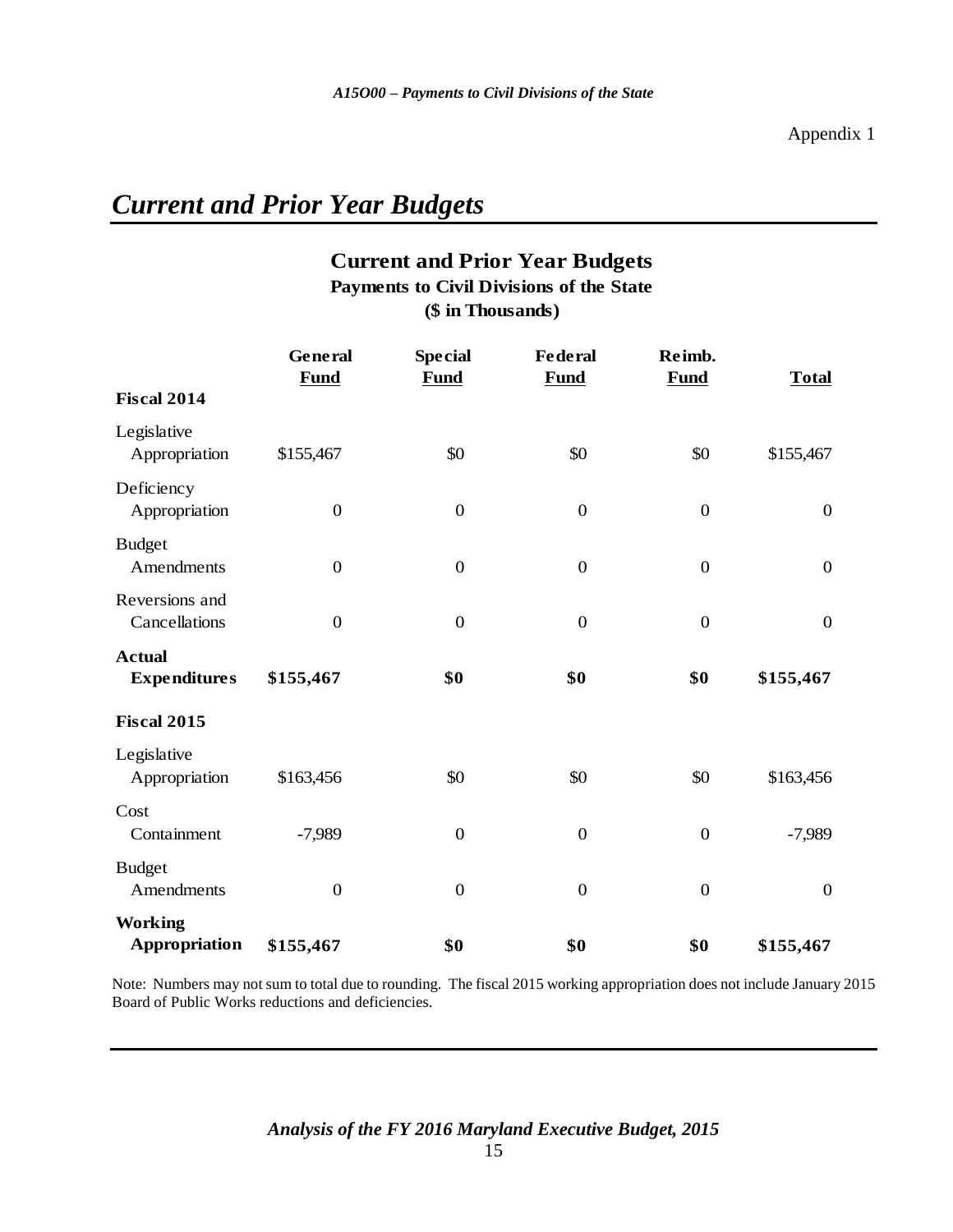### **Fiscal 2015**

On January 7, 2015, the Governor proposed, and BPW adopted, \$205.3 million in reductions to the fiscal 2015 appropriation. This reduction included \$7,989,089 in general funds for the disparity grants in order to bring payments back to the fiscal 2014 level.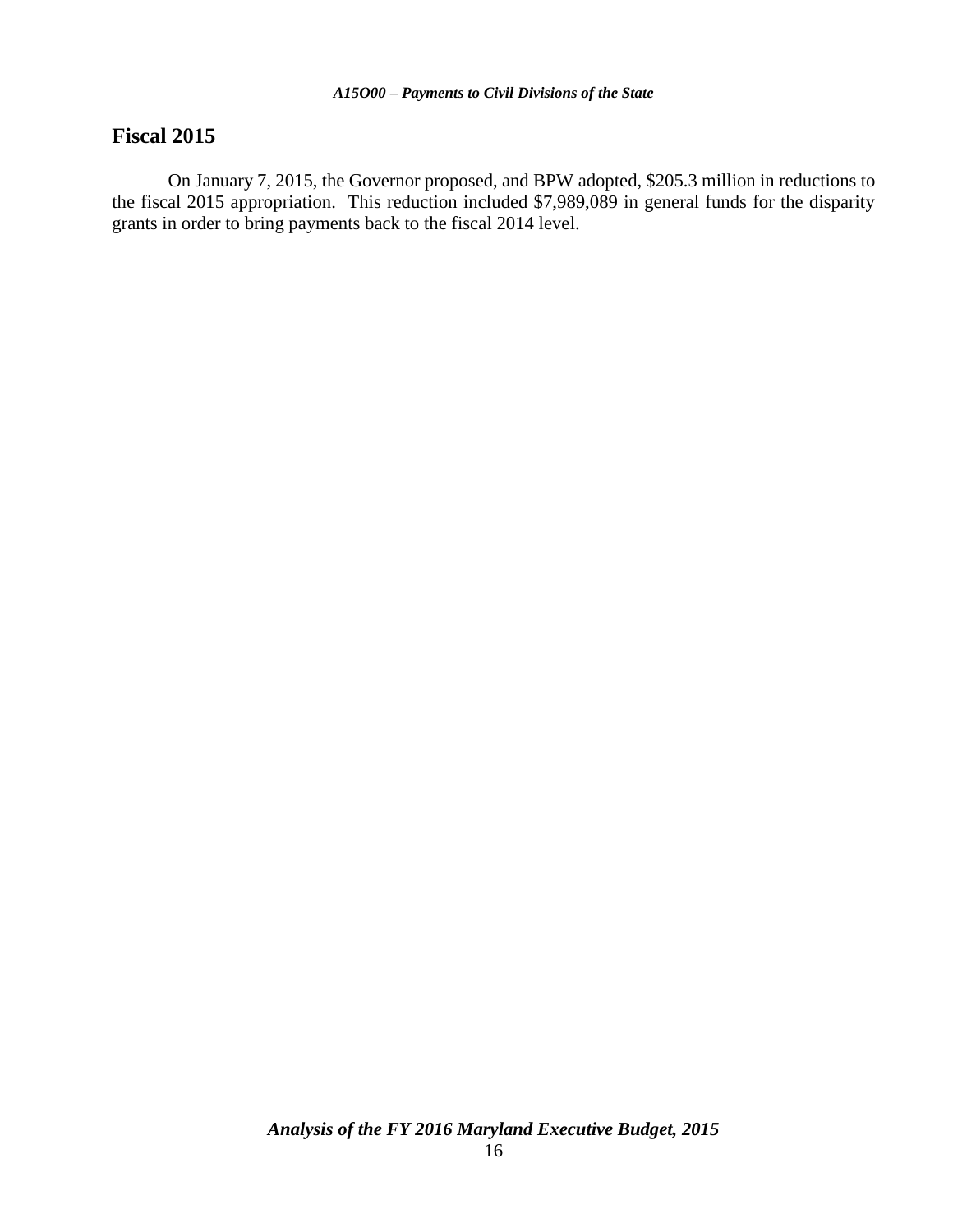Appendix 2

| <b>County</b>          | <b>Population</b><br><b>July 2012</b> | <b>Population</b><br><b>July 2013</b> | <b>Change</b><br>2012-2013 | % Change<br>2012-2013 |  |
|------------------------|---------------------------------------|---------------------------------------|----------------------------|-----------------------|--|
| <b>Allegany</b>        | 74,012                                | 73,521                                | $-491$                     | $-0.7%$               |  |
| Anne Arundel           | 550,488                               | 555,743                               | 5,255                      | 1.0%                  |  |
| <b>Baltimore City</b>  | 621,342                               | 622,104                               | 762                        | 0.1%                  |  |
| <b>Baltimore</b>       | 817,455                               | 823,015                               | 5,560                      | 0.7%                  |  |
| Calvert                | 89,628                                | 90,484                                | 856                        | 1.0%                  |  |
| <b>Caroline</b>        | 32,718                                | 32,693                                | $-25$                      | $-0.1%$               |  |
| Carroll                | 167,217                               | 167,564                               | 347                        | 0.2%                  |  |
| <b>Cecil</b>           | 101,696                               | 101,913                               | 217                        | $0.2\%$               |  |
| Charles                | 150,592                               | 152,864                               | 2,272                      | 1.5%                  |  |
| <b>Dorchester</b>      | 32,551                                | 32,660                                | 109                        | 0.3%                  |  |
| Frederick              | 239,582                               | 241,409                               | 1,827                      | 0.8%                  |  |
| Garrett                | 29,854                                | 29,889                                | 35                         | 0.1%                  |  |
| Harford                | 248,622                               | 249,215                               | 593                        | 0.2%                  |  |
| Howard                 | 299,430                               | 304,580                               | 5,150                      | 1.7%                  |  |
| Kent                   | 20,191                                | 19,944                                | $-247$                     | $-1.2%$               |  |
| Montgomery             | 1,004,709                             | 1,016,677                             | 11,968                     | 1.2%                  |  |
| <b>Prince George's</b> | 881,138                               | 890,081                               | 8,943                      | 1.0%                  |  |
| Queen Anne's           | 48,595                                | 48,517                                | $-78$                      | $-0.2%$               |  |
| St. Mary's             | 108,987                               | 109,633                               | 646                        | 0.6%                  |  |
| <b>Somerset</b>        | 26,253                                | 26,273                                | 20                         | 0.1%                  |  |
| Talbot                 | 38,098                                | 37,931                                | $-167$                     | $-0.4%$               |  |
| Washington             | 149,180                               | 149,588                               | 408                        | 0.3%                  |  |
| Wicomico               | 100,647                               | 100,896                               | 249                        | 0.2%                  |  |
| Worcester              | 51,578                                | 51,620                                | 42                         | 0.1%                  |  |
| <b>Total</b>           | 5,884,563                             | 5,928,814                             | 44,251                     | 0.8%                  |  |

### **Disparity Grant Calculation Change in Population by Jurisdiction**

Note: Bold indicates disparity grant recipients.

Source: Department of Budget and Management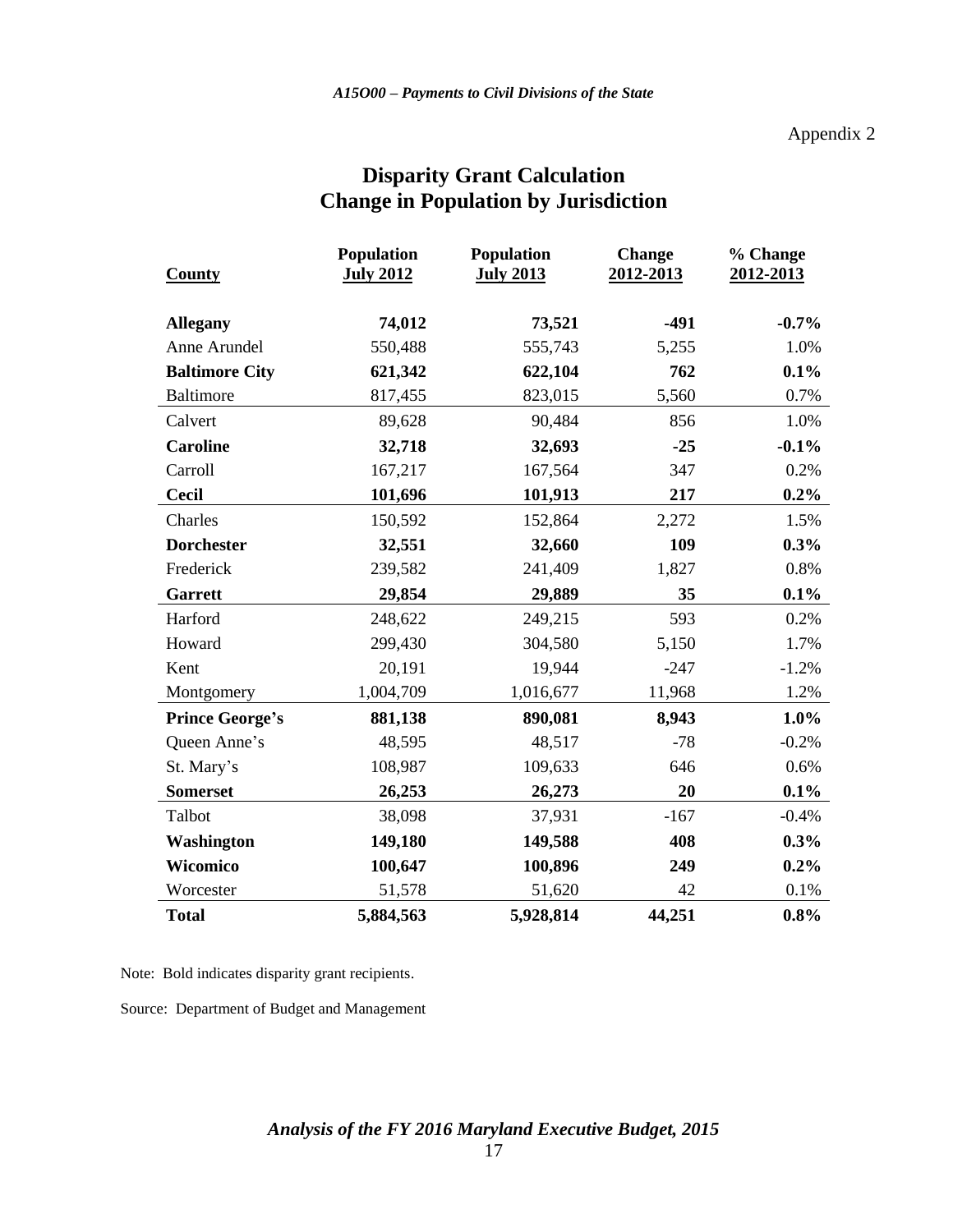#### Appendix 3

### **Disparity Grant Calculation Change in Adjusted Income Tax Revenues\* Tax Year 2012-2013**

|                        | <b>Adjusted Income</b> | <b>Adjusted Income</b> |               |           |
|------------------------|------------------------|------------------------|---------------|-----------|
|                        | <b>Tax Revenues</b>    | <b>Tax Revenues</b>    | \$ Change     | % Change  |
| <b>County</b>          | 2012                   | 2013                   | 2012-2013     | 2012-2013 |
|                        |                        |                        |               |           |
| <b>Allegany</b>        | \$21,367,884           | \$21,731,667           | \$363,783     | 1.7%      |
| Anne Arundel           | 394,879,322            | 393,400,785            | $-1,478,537$  | $-0.4%$   |
| <b>Baltimore City</b>  | 200,344,808            | 202,089,668            | 1,744,859     | 0.9%      |
| <b>Baltimore</b>       | 526,859,790            | 532,615,813            | 5,756,023     | 1.1%      |
| Calvert                | 57,322,013             | 57,792,624             | 470,611       | 0.8%      |
| <b>Caroline</b>        | 10,668,963             | 10,868,820             | 199,857       | 1.9%      |
| Carroll                | 106,273,492            | 107,626,469            | 1,352,977     | 1.3%      |
| <b>Cecil</b>           | 44,786,870             | 45,411,386             | 624,516       | 1.4%      |
| Charles                | 80,047,873             | 81,352,695             | 1,304,822     | 1.6%      |
| <b>Dorchester</b>      | 10,416,197             | 10,877,164             | 460,967       | 4.4%      |
| Frederick              | 149,575,736            | 154,593,834            | 5,018,099     | 3.4%      |
| <b>Garrett</b>         | 10,109,757             | 10,604,554             | 494,796       | 4.9%      |
| Harford                | 148,398,111            | 148,774,313            | 376,202       | 0.3%      |
| Howard                 | 280,540,373            | 277,086,860            | $-3,453,513$  | $-1.2%$   |
| Kent                   | 10,916,650             | 10,479,252             | -437,397      | $-4.0\%$  |
| Montgomery             | 999,832,877            | 958,735,571            | $-41,097,307$ | $-4.1%$   |
| <b>Prince George's</b> | 365,188,264            | 371,535,104            | 6,346,839     | 1.7%      |
| Queen Anne's           | 30,240,004             | 30,634,800             | 394,795       | 1.3%      |
| St. Mary's             | 61,485,909             | 62,212,777             | 726,868       | 1.2%      |
| <b>Somerset</b>        | 4,846,086              | 4,984,134              | 138,048       | 2.8%      |
| Talbot                 | 28,236,980             | 27,891,030             | $-345,950$    | $-1.2%$   |
| Washington             | 59,697,371             | 61,326,555             | 1,629,184     | 2.7%      |
| Wicomico               | 33,214,199             | 34,204,065             | 989,866       | 3.0%      |
| Worcester              | 24,739,175             | 24,645,620             | $-93,555$     | $-0.4%$   |
| <b>Total</b>           | \$3,659,988,706        | \$3,641,475,558        | -\$18,513,147 | $-0.5%$   |

\* Per the Disparity Grant formula, income tax revenues are adjusted for all jurisdictions using a standardized 2.54% tax rate.

Note: Bold indicates disparity grant recipients.

Source: Department of Budget and Management

## *Analysis of the FY 2016 Maryland Executive Budget, 2015*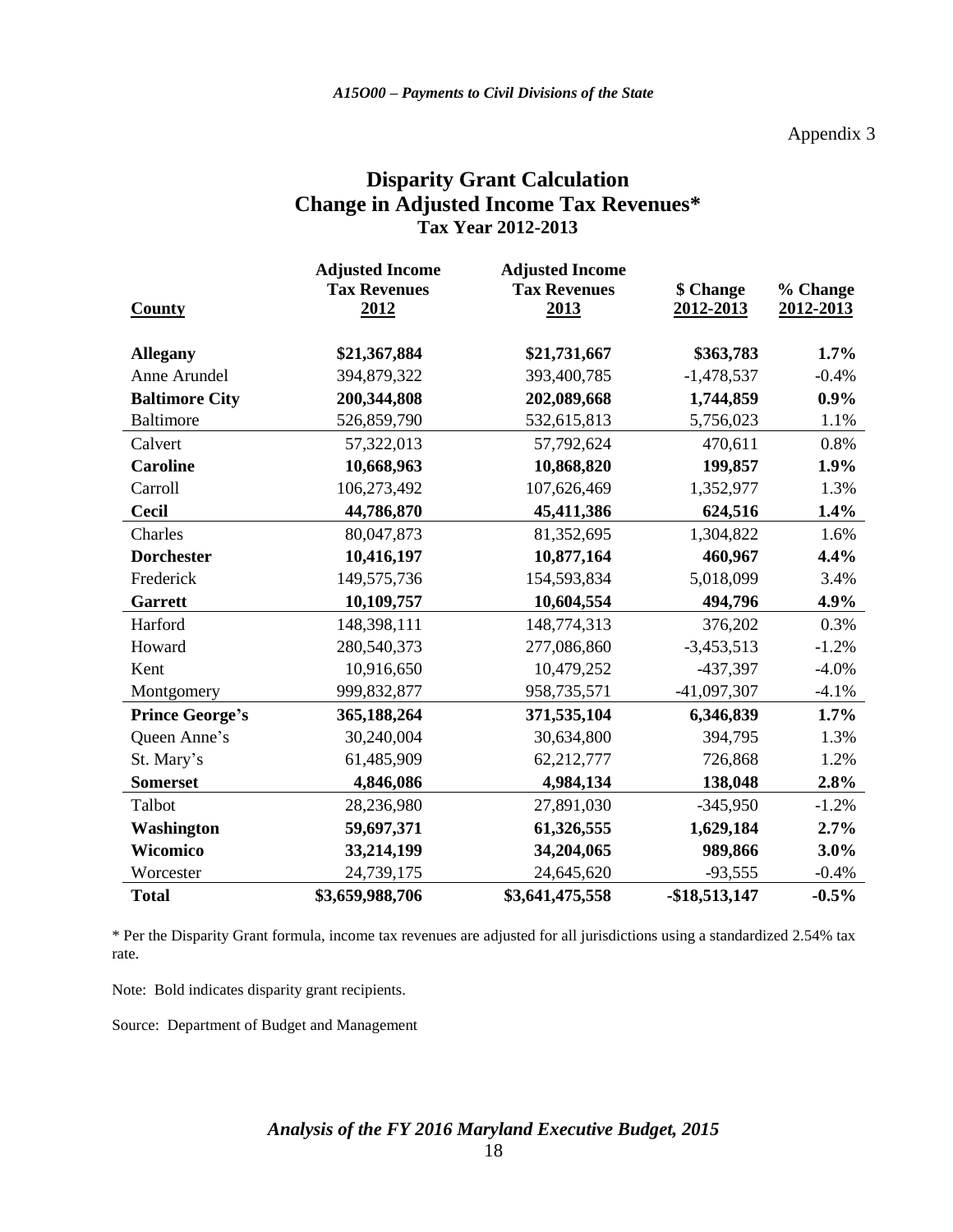### **Disparity Grant Calculation Change in Adjusted Income Tax Revenue Per Capita\* Tax Year 2012-2013**

|                        |     | Per Capita       | Per Capita       |            |           |
|------------------------|-----|------------------|------------------|------------|-----------|
|                        |     | <b>Tax Yield</b> | <b>Tax Yield</b> | \$ Change  | % Change  |
| <b>County</b>          |     | 2012             | 2013             | 2012-2013  | 2012-2013 |
|                        |     |                  |                  |            |           |
| <b>Allegany</b>        |     | \$288.71         | \$295.58         | \$6.88     | 2.4%      |
| Anne Arundel           |     | 717.33           | 707.88           | $-9.44$    | $-1.3%$   |
| <b>Baltimore City</b>  |     | 322.44           | 324.85           | 2.41       | 0.7%      |
| <b>Baltimore</b>       |     | 644.51           | 647.15           | 2.64       | 0.4%      |
| Calvert                |     | 639.55           | 638.71           | $-0.85$    | $-0.1%$   |
| <b>Caroline</b>        |     | 326.09           | 332.45           | 6.36       | 2.0%      |
| Carroll                |     | 635.54           | 642.30           | 6.76       | 1.1%      |
| <b>Cecil</b>           |     | 440.40           | 445.59           | 5.19       | 1.2%      |
| Charles                |     | 531.55           | 532.19           | 0.64       | 0.1%      |
| <b>Dorchester</b>      |     | 320.00           | 333.04           | 13.05      | 4.1%      |
| Frederick              |     | 624.32           | 640.38           | 16.06      | 2.6%      |
| Garrett                |     | 338.64           | 354.80           | 16.16      | 4.8%      |
| Harford                |     | 596.88           | 596.97           | 0.09       | 0.0%      |
| Howard                 |     | 936.91           | 909.73           | $-27.18$   | $-2.9%$   |
| Kent                   |     | 540.67           | 525.43           | $-15.24$   | $-2.8%$   |
| Montgomery             |     | 995.15           | 943.01           | $-52.14$   | $-5.2%$   |
| <b>Prince George's</b> |     | 414.45           | 417.42           | 2.97       | 0.7%      |
| Queen Anne's           |     | 622.29           | 631.42           | 9.14       | 1.5%      |
| St. Mary's             |     | 564.16           | 567.46           | 3.31       | 0.6%      |
| <b>Somerset</b>        |     | 184.59           | 189.71           | 5.11       | 2.8%      |
| Talbot                 |     | 741.17           | 735.31           | $-5.86$    | $-0.8%$   |
| <b>Washington</b>      |     | 400.17           | 409.97           | 9.80       | 2.4%      |
| Wicomico               |     | 330.01           | 339.00           | 9.00       | 2.7%      |
| Worcester              |     | 479.65           | 477.44           | $-2.20$    | $-0.5%$   |
| <b>Total</b>           |     | \$621.96         | \$614.20         | $-$7.76$   | $-1.2%$   |
|                        | 75% | \$466.47         | \$460.65         | $-$ \$5.82 | $-1.2%$   |

\* Per the Disparity Grant formula, income tax revenues are adjusted for all jurisdictions using a standardized 2.54% tax rate.

Note: Bold indicates disparity grant recipients.

Source: Department of Budget and Management

## *Analysis of the FY 2016 Maryland Executive Budget, 2015*